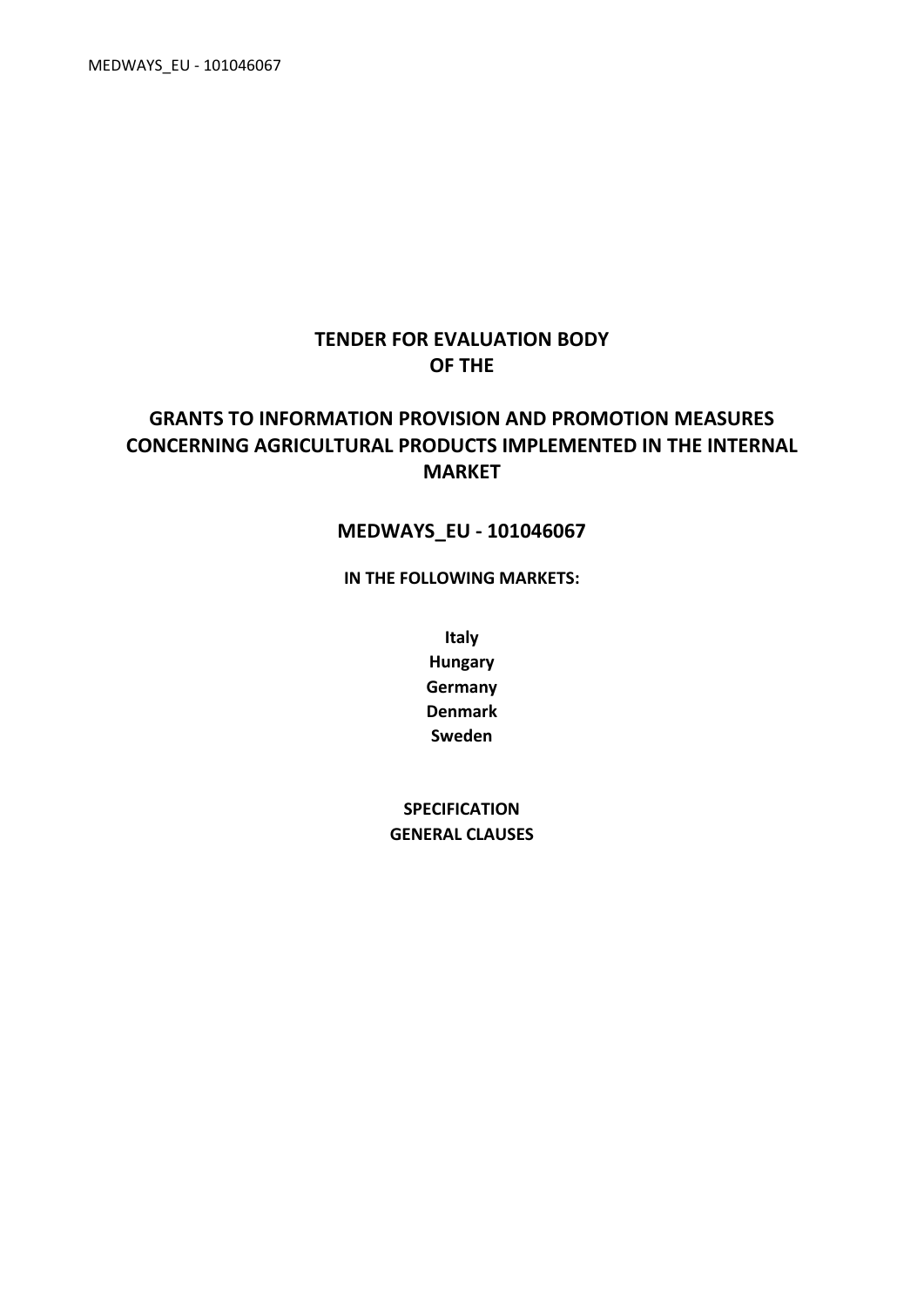# 1. Introduction

Consorzio Tutela Vini del Sannio, Consorzio di Tutela Vini Vesuvio, Consorzio di Tutela Vini di Irpinia, Consorzio di Tutela Vini Viti Caserta (Vitica), Consorzio Vita Salernum Vites, Consorzio di Tutela del Pomodorino del Piennolo del Vesuvio DOP and the Magyar Juh-és Kecsketejgazdasági Közhasznú Egyesület -Hungarian Sheep and Goat Dairying Public Utility Association- HSGDPUA jointly submitted a proposal upon the 2021 Call for proposal – Multi programmes of the (EU) Regulation No. 1144/2014, called MEDWAYS\_EU, which has been selected for funding.

The informational and promotional campaign aim to enhancing the competitiveness of EU agricultural products with a focus in selected European markets, via an informative and educational program aimed at raising the awareness level towards these products and increasing knowledge of EU regulations and policy with an high focus on the knowledge of European agricultural products between foreign professionals.

The framework for the present call for proposals is set by the Grant Agreement No. 101046067 and all the provisions and obligations here provided comply with it. The acceptance of the EU contribution is set as preliminary condition.

# 2. General information

# a. Title of the action

MEDWAYS\_EU - Sustainability from Mediterranean to the East: new Ways to advance food in Europe

# b. Proposing organizations

The project consortium sees the collaboration between two EU Countries, Italy and Hungary, represented by seven organizations.

| Country | <b>Name</b>                                                     | Role               |
|---------|-----------------------------------------------------------------|--------------------|
| ΙT      | Consorzio Tutela Vini del Sannio                                | Leading            |
|         |                                                                 | beneficiary        |
| ΙT      | Consorzio di Tutela Vini Vesuvio                                | Beneficiary        |
| ΙT      | Consorzio di Tutela Vini di Irpinia                             | Beneficiary        |
| ΙT      | Consorzio di Tutela Vini Viti Caserta (Vitica)                  | Beneficiary        |
| ΙT      | Consorzio Vita Salernum Vites                                   | Beneficiary        |
| ΙT      | Consorzio di Tutela del Pomodorino del Piennolo del Vesuvio DOP | Beneficiary        |
|         | Magyar Juh-és Kecsketejgazdasági Közhasznú Egyesület -          | <b>Beneficiary</b> |
| HU      | Hungarian Sheep and Goat Dairying Public Utility Association-   |                    |
|         | <b>HSGDPUA</b>                                                  |                    |

# c. Products to be promoted

The promotional program is aimed at promoting Italian and Hungarian quality agrifood products, more in details Italian PDO and PGI wines produced in the Campania region, Pomodorino del Piennolo del Vesuvio DOP and Hungarian sheep and goat cheese.

# d. Target countries and budget

The promotional program is targeted to the following countries: Italy, Hungary, Germany, Denmark and Sweden.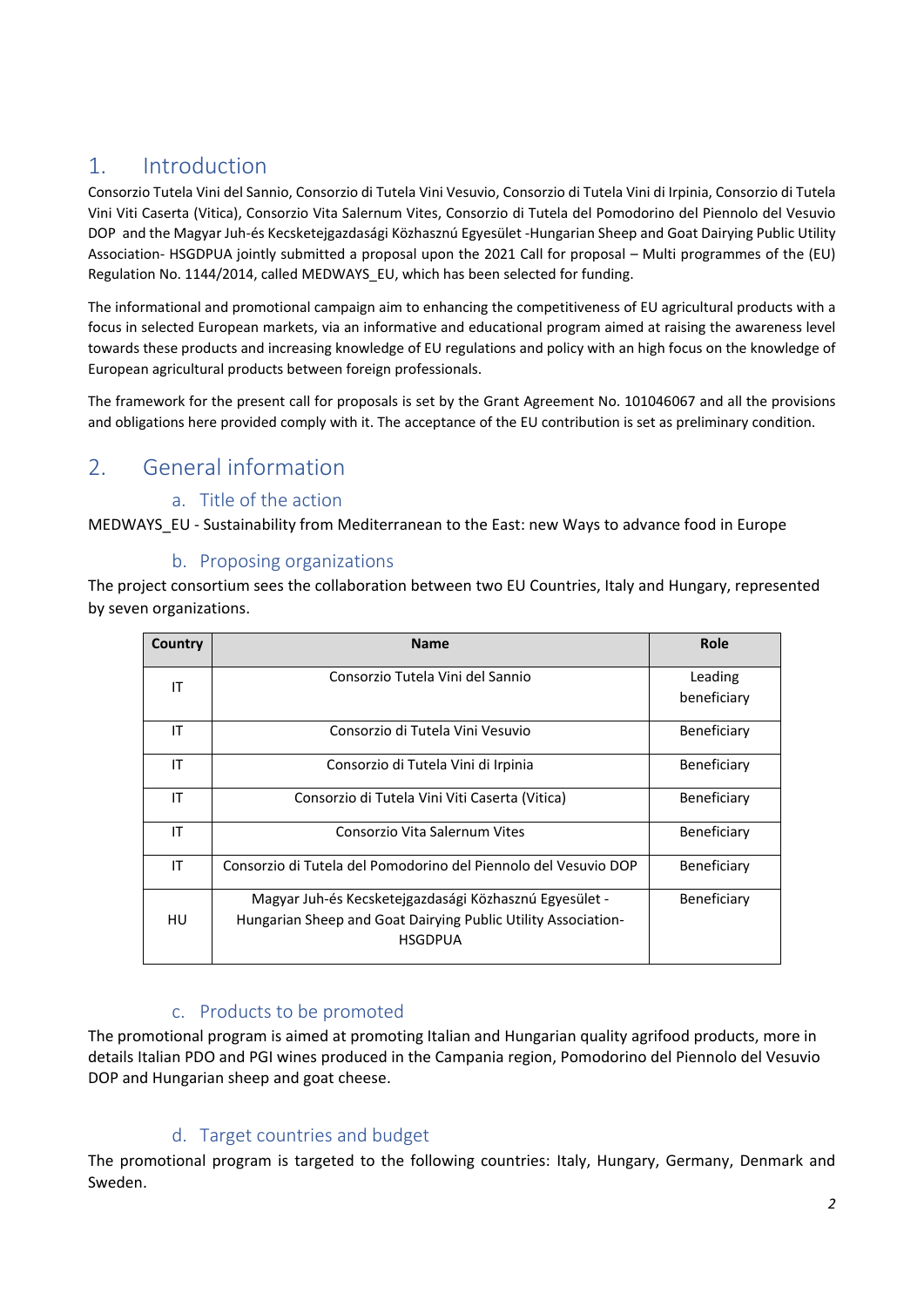The total amount for the evaluation activities in all the targeted countries is set at €25.000 for year 1, €25.000 for year 2 and €25.000 for year 3, for a maximum level of investment fixed at 75.000 €

# e. Timeline

This promotional program will run from March 1st 2022 to February 28th 2025.

The evaluation period will run from March 1st 2022 to April 30th 2025.

# 3. Objectives of the actions, messages to be conveyed and impact

# indicators

Based on the market analysis developed for this programme in Denmark, Italy, Germany, Hungary and Sweden, the current context that the European dairy sector is facing is characterized by:

- The interest of consumers in terms of sustainable agri-food consumption is skyrocketing, searching for the most natural, traceable, quality and sustainable sources of energy as a way to improve their health and wellbeing.
- The European consumption of dairy products, and specifically of EU dairy products, is estimated to increase significantly over the next decade. In particular, per capita consumption is expected to grow by 2030 to 20,2kg, which is 1kg more than in 2020. On the other involved sectors, consumption is expected to be steady.
- There is an overall concern regarding the entrance of third countries that may contribute to a greater price volatility and the reduction of the EU current market share.
- There is an enormous room for increasing the awareness of the EU origin of agricultural products in target countries.

Thanksto thisthrough market analysis, the objectives of the action have been described following the SMART protocol in terms of concrete and quantified targets. **The 3 main specific objectives of the campaign are:**

- **Objective 1: To highlight the EU agricultural products sustainability**
- **Objective 2: To increase awareness of the quality and taste of EU wine, tomatoes and cheese**
- **Objective 3: To increase the competitiveness and consumption of European wine, tomatoes and cheese**

Our objectives are as follows:

- **Specific**: objectives are precise and clear in order to be accomplished.
- **Measurable**: it should be possible to measure the progress towards the achievement of the objectives based on a pre-defined set of quantifiable indicators.
- **Achievable**: objectives must be attainable with the resources allocated, and within the duration of the planned action.
- **Results-focused**: objectives should focus on outcomes, not on activities
- **Time-bound**: objectives must have a clear time-frame, a deadline by which they are to be achieved.

| <b>SMART</b><br>topic | Objective 1: To highlight the EU sustainability                                                            |
|-----------------------|------------------------------------------------------------------------------------------------------------|
| Specific              | The first objective is specific to the sustainability strand, which is the focus of this proposal. It aims |
|                       | to highlight the sustainable strategies that the European agrifood industry has been implementing          |
|                       | for many years. In this way, the consumer will be more aware of these factors when making their            |
|                       | purchase and contributing to the environment.                                                              |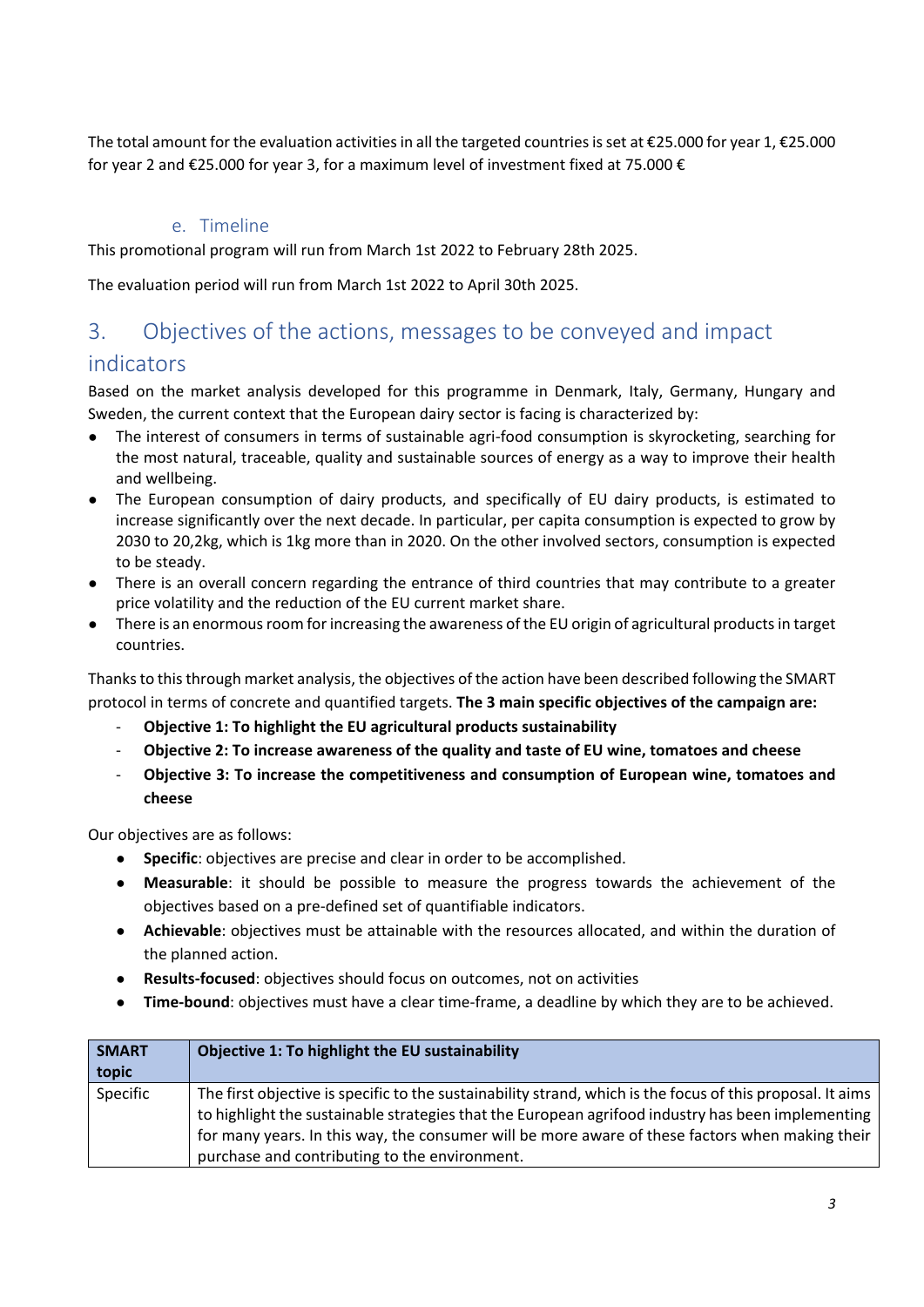| Measurable | This objective and the results obtained will be measurable in terms of the recognition that            |
|------------|--------------------------------------------------------------------------------------------------------|
|            | consumers in the target countries have for the sustainable production processes and their              |
|            | preference in comparison with the same products from third countries.                                  |
| Achievable | Given the large number of activities to be carried out in the different target markets, the objectives |
|            | of this programme, and more specifically this objective of promoting and raising consumer              |
|            | awareness of the sustainability of the sector, are achievable.                                         |
| Result-    | This objective is committed to achieving direct results in terms of recognition of the European agri-  |
| focused    | food sector and, indirectly, a change in eating habits towards more environmentally conscious and      |
|            | sustainable consumption.                                                                               |
| Time-      | This objective has a completion date of the total duration of the programme, due to the complexity     |
| bound      | of the programme. However, each activity to be implemented is time-bound and designed to               |
|            | optimise the budget throughout the duration of the programme.                                          |

| <b>SMART</b>       | Objective 2: To increase awareness of the quality and taste of EU products                                                                                                                                                                                                                                               |
|--------------------|--------------------------------------------------------------------------------------------------------------------------------------------------------------------------------------------------------------------------------------------------------------------------------------------------------------------------|
| topic              |                                                                                                                                                                                                                                                                                                                          |
| Specific           | The second objective is specific in its definition, as it focuses entirely on extolling the quality and<br>taste offered by European cheeses, tomatoes and wines.                                                                                                                                                        |
| Measurable         | This objective and the results obtained will be measurable in terms of the recognition that<br>consumers in the target countries have for the European cheese, tomatoes and wine related to<br>their taste and quality and thus achieve their preference compared to the same products from<br>third countries.          |
| Achievable         | Given that there will be activities that encourage consumption or even tastings of the product<br>itself at points of sale, it is hoped to create a real impact on consumer habits and therefore achieve<br>this second objective.                                                                                       |
| Result-<br>focused | As with the previous objective, the main result is that consumers in the target countries know that<br>consuming European cheese, tomatoes and wine not only complies with environmental<br>sustainability strategies but also they deliver a unique flavour thanks to their origin and their more<br>natural treatment. |
| Time-bound         | This objective has a completion date of the total duration of the programme, due to the<br>complexity of the programme. However, each activity to be implemented is time-bound and<br>designed to optimise the budget throughout the duration of the programme.                                                          |

| <b>SMART</b> | Objective 3: To increase the competitiveness and consumption                                       |
|--------------|----------------------------------------------------------------------------------------------------|
| topic        |                                                                                                    |
| Specific     | The latter is specifically aimed at increasing the competitiveness and consumption of European     |
|              | cheese, tomatoes and wine, thereby increasing the European market share in Italy, Denmark,         |
|              | Sweden Germany and Hungary.                                                                        |
| Measurable   | This objective and the results obtained will be measurable in terms of preference and              |
|              | consumption of EU's dairy, tomatoes and wine for their naturalness and sustainability compared     |
|              | to the same products from third countries.                                                         |
| Achievable   | Given the large number of activities to be carried out in the different target markets, the        |
|              | objectives of this programme, and more specifically this objective of increasing the               |
|              | competitiveness and consumption of sustainable and natural cheese, tomatoes and wine, are          |
|              | certainly achievable.                                                                              |
| Result-      | The result of this objective is oriented towards increasing the consumption of EU products, due to |
| focused      | its high commitment to environmental issues as a generator of real change to curb the effects of   |
|              | our environmental, energy and social footprint.                                                    |
| Time-bound   | This objective has a completion date of the total duration of the programme, due to the            |
|              | complexity of the programme. However, each activity to be implemented is time-bound and            |
|              | designed to optimise the budget throughout the duration of the programme.                          |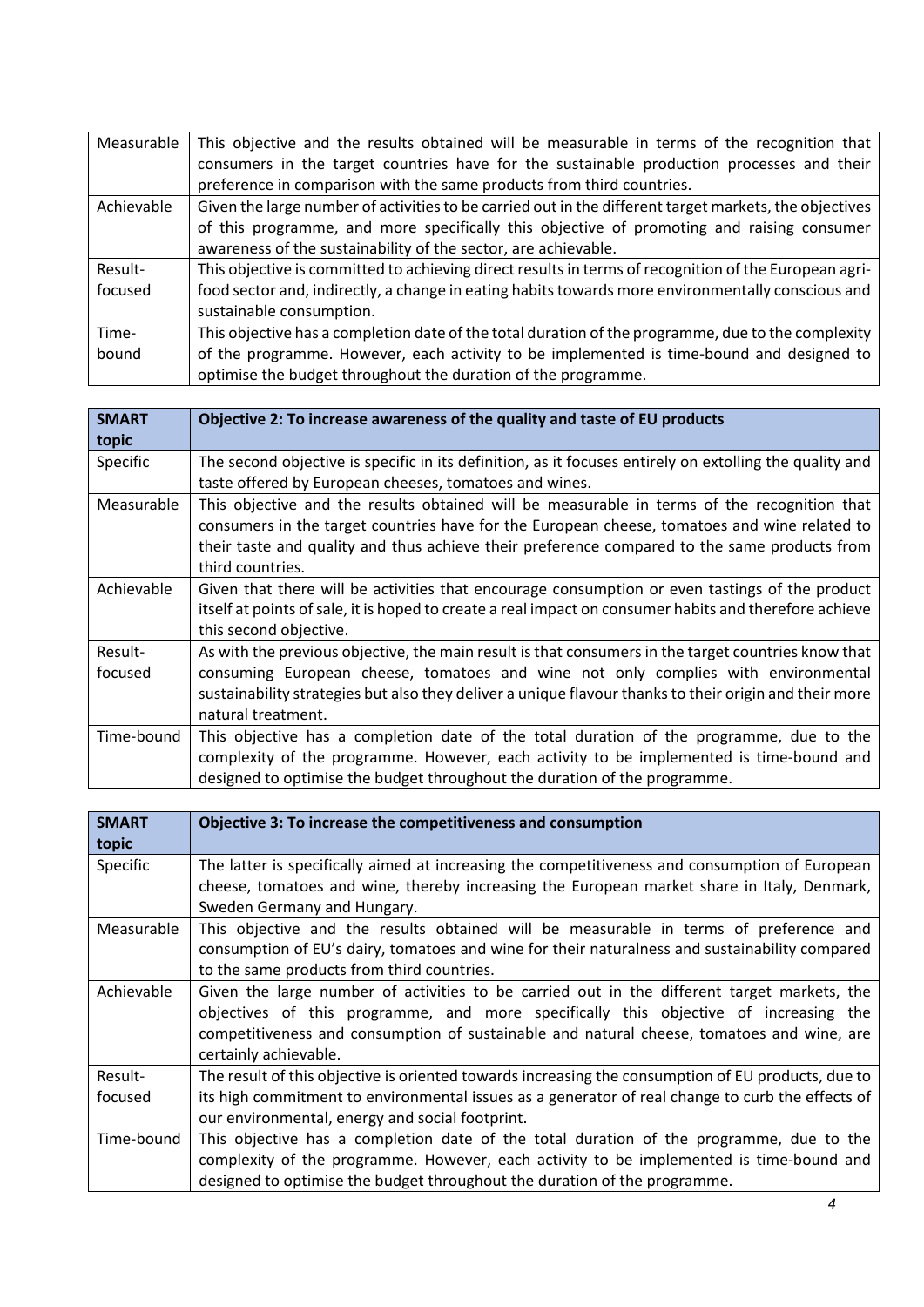Thanks to the measurement and subsequent evaluation of the data collected during the promotional activities, it will be possible to have a continuous monitoring of the activities' progress and act promptly, if necessary, to better adapt the activities in order to best achieve the objectives set. The measurement of the results will be awarded to an independent external body in order to obtain a precise and objective measure of the indicators, useful for assessing the expected impacts.

The evaluation methods will include three types of activities:

- data analysis
- document analysis
- direct surveys using traditional tools and IT support

Evaluation activities will be related to the objectives defined above and will rely on a comprehensive set of quantitative and qualitative indicators defined as output indicators, result indicators and impact indicators. KPIs monitoring will measure outputs and results, mainly collecting supporting documents and information on the implementation of the activity plan from the proposing entities and the selected implementing body. Media activities will be monitored through the collection, through press release, of the publications and activities carried out in order to assess the media impact generated by the campaigns. The social networks channels will be monitored according to the progress of the posts and the activities carried out and to the users' involvement, the new contacts acquired, as well as through the website visits'data, the number of accesses to the website divided up by target country and number of views for online videos.

Direct surveys will be the main tool to measure awareness impact indicators, while data to calculate economic impact indicators will be will be collected through the document analysis and specific interviews. Particular attention will be put to acquire, when possible, data related to the average price's trend, total value and volumes exported for each individual target Country. These data will be collected directly from the organisations involved, or through interview with selected companies involved in the promotional activities at the beginning of the project (T0) and subsequently for each year (T1, T2, T3).

Particular attention will be put to assessing the awareness of EU quality products both by the professionals involved and by the end consumers (comparing baseline and final values). The questionnaire interviews during the events can be estimated as follows:

• at least 500 in Italy and Germany, 70% consumers – 30% professionals

• at least 300 in Hungary, Denmark and Sweden, 70% consumers – 30% professionals

A short questionnaire with a maximum duration of 5 minutes, mainly with multiple choice questions, will be given during the activities carried out in the 3 years of the project in order to monitor the knowledge of the product before and after the promotional event. In this way, together with the measurement of the trend of awareness**,** it will be possible to evaluate the consistency between the estimations of the baseline set out in the proposal and the trend up to the end of the promotional activities, addressed to the consumers and the sector professionals, also if not directly involved in the promotional activities previously carried out.

Given the specific focus of the campaign, the evaluation activities will have a specific focus on sustainability as well. More in details, a dedicated set of questions will inquire the general awareness towards sustainability and a more specific section on the recognition of the activities put in place by producers in order to increase their sustainability.

This is particularly relevant since there are not generally recognized metrics to define the sensitivity towards sustainability among different stakeholders, starting from consumers. This is direct consequence of the difficulties in defining "sustainability" in a clear and unique manner, since it is strongly dependent to the product sector.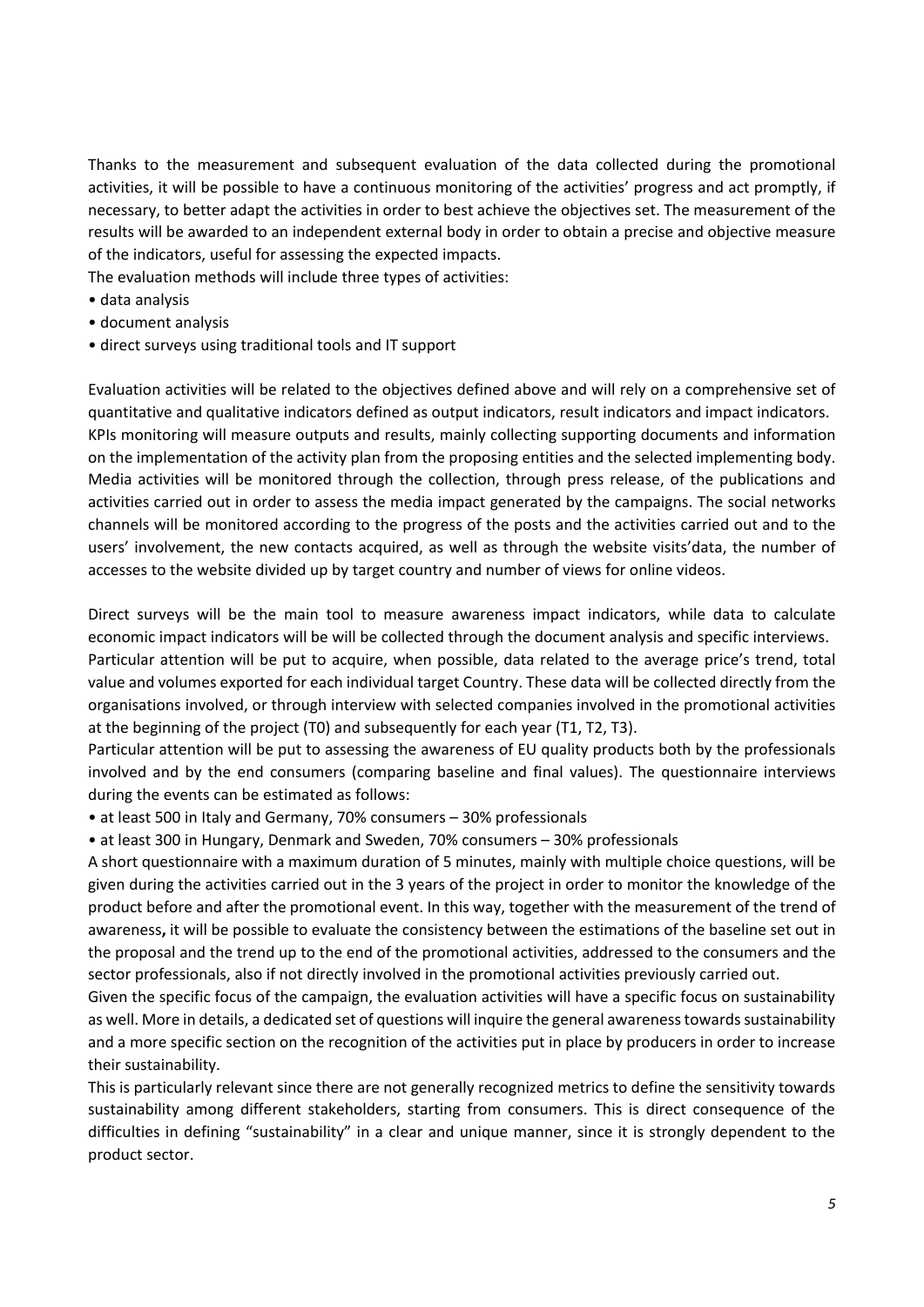The "sustainability set" will be the core part of the annual consumers surveys, which will also investigate more general topics, such as the recognition of the quality merits of EU agriculture and the recognition of the campaign logos.

For each monitoring activity, an annual assessment will be carried out accompanied together with the drafting of two six-monthly basis reports, in order to check the status of the effective achievement of the objectives and assess any adjustments necessary to improve the results.

| <b>Output and results indicators</b> |                                  |                                             |
|--------------------------------------|----------------------------------|---------------------------------------------|
| <b>WP</b>                            | <b>Output indicators</b>         | <b>Result indicators</b>                    |
| Work package 1                       | 4 REA meetings                   | 100% meetings executed                      |
|                                      | 3 partnership meetings           |                                             |
|                                      | 15 coordination trips            |                                             |
|                                      | 36 online meetings               |                                             |
|                                      | 3 annual reports                 |                                             |
| Work package 2                       | 1 graphic layout                 | 165 physical participants to press releases |
|                                      | 3 annual publishing plans        | 220 connected in streaming                  |
|                                      | 6 press kits                     | 12.450 media contacts                       |
|                                      | 45 press releases                | 540 press & online unpaid releases          |
|                                      | 12 PR reports                    | 37 millions global reach                    |
|                                      | 3 annual press reviews           |                                             |
|                                      | 11 press events                  |                                             |
| Work package 3                       | 1 website                        | 22.500 website visits                       |
|                                      | 3 social media profiles          | 36.450 followers                            |
|                                      | 3 editorial plans                | 4.400.000 reach                             |
|                                      | 270 post updates                 |                                             |
|                                      | 3 annual reports                 |                                             |
| Work package 4                       | advertorials<br>trade<br>6<br>in | 250.000 views of ads                        |
|                                      | magazines                        | 1.650.000 population impacted by outdoor    |
|                                      | 3 print ADVs                     | adv                                         |
|                                      | 3 radio appearances              | 3.000.000 impressions of social media adv   |
|                                      | 3 annual campaigns (FB and IG)   | 22.500 clicks on banners                    |
|                                      | 12 Google Ads campaigns          |                                             |
|                                      | 9 web banners                    |                                             |
|                                      | 36 monthly reports               |                                             |
| Work package 5                       | 1 campaign visual                | 15.000 units of material distributed        |
|                                      | 3.000 printed folders (+digital) | 2.250.000 views of videos                   |
|                                      | 12 roll ups                      |                                             |
|                                      | 6 banners                        |                                             |
|                                      | 4.500 wine bags                  |                                             |
|                                      | 3.000 pendrives                  |                                             |
|                                      | 3.000 giftboxes                  |                                             |
|                                      | 1.500 food merch                 |                                             |
|                                      | 15 short videos                  |                                             |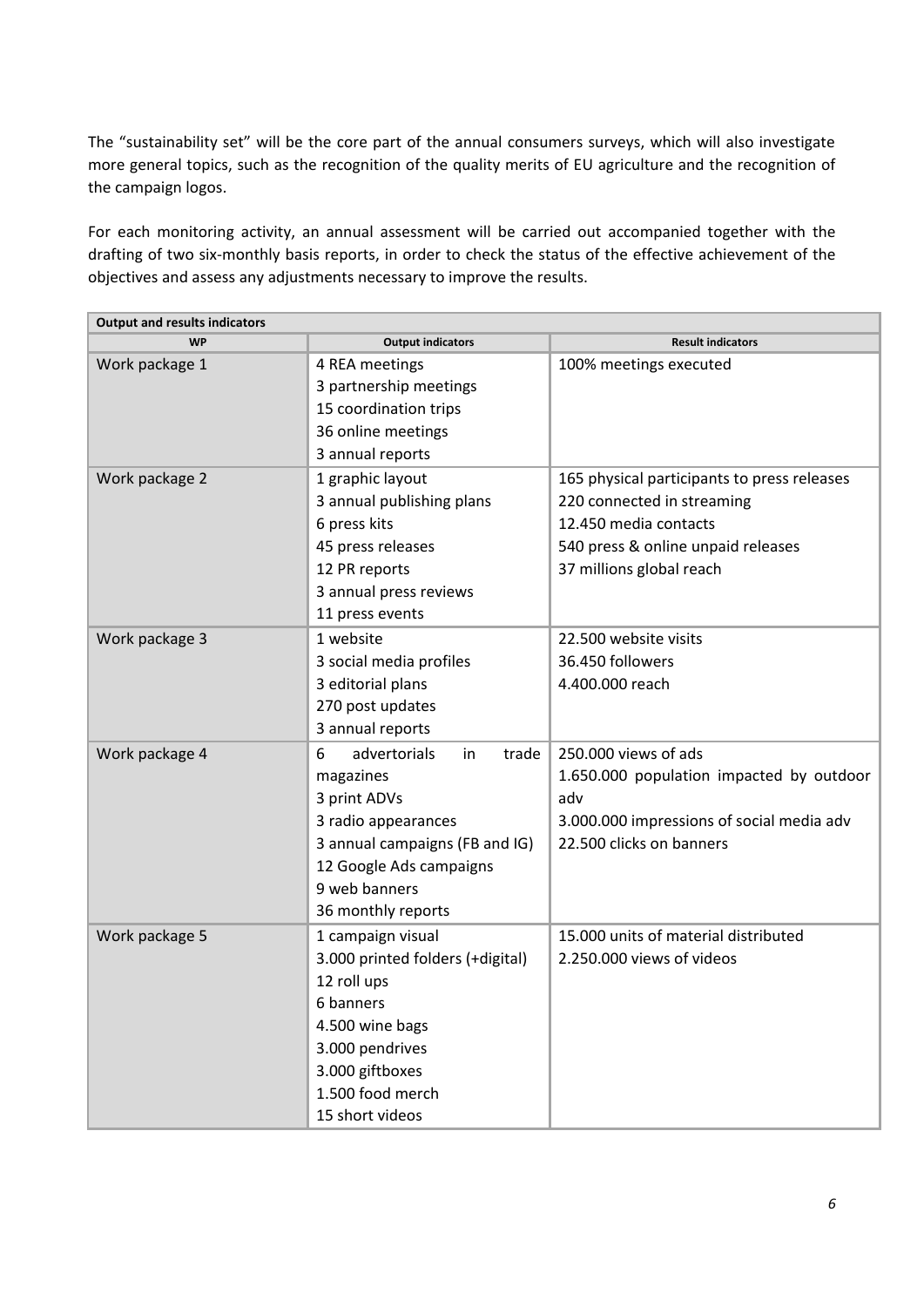| Work package 6                                                                                                                                                      | 18 participations to trade shows<br>6 seminars & workshops events<br>6 restaurant campaigns<br>6 sponsorships of events<br>6 study trips (3 press + 3 trade)<br>3 walkaround tastings | 16.800 direct contacts at fairs<br>587.500 indirect contacts at fairs<br>165<br>physical<br>attendees<br>to<br>seminars&workshops<br>600 connected in streaming<br>1.200 consumers attending to tastings<br>24 restaurant weeks of promo<br>8.000 consumers reached during restaurant<br>weeks<br>48 professionals guests of study trips<br>120 professionals attending walkarounds |
|---------------------------------------------------------------------------------------------------------------------------------------------------------------------|---------------------------------------------------------------------------------------------------------------------------------------------------------------------------------------|-------------------------------------------------------------------------------------------------------------------------------------------------------------------------------------------------------------------------------------------------------------------------------------------------------------------------------------------------------------------------------------|
| Work package 7                                                                                                                                                      | 15 POS campaigns                                                                                                                                                                      | 63 tasting days<br>2.800 consumers reached with tasting days                                                                                                                                                                                                                                                                                                                        |
| Work package 8                                                                                                                                                      | 1 positioning study<br>2 academies                                                                                                                                                    | 60 students in the academy                                                                                                                                                                                                                                                                                                                                                          |
| Work package 9                                                                                                                                                      | 3 annual reports on KPI & results<br>1 interim report<br>2 awareness surveys<br>1 final impact evaluation report                                                                      | 100% reports delivered<br>100% surveys conducted                                                                                                                                                                                                                                                                                                                                    |
| <b>Impact indicators</b>                                                                                                                                            |                                                                                                                                                                                       |                                                                                                                                                                                                                                                                                                                                                                                     |
|                                                                                                                                                                     |                                                                                                                                                                                       |                                                                                                                                                                                                                                                                                                                                                                                     |
| Impact indicator description                                                                                                                                        | <b>Baseline</b>                                                                                                                                                                       | End of programme                                                                                                                                                                                                                                                                                                                                                                    |
| OBJ1:<br>Highlight<br>EU<br>sustainability<br>Indicator: % of consumers<br>aware of the sustainability<br>of EU agricultural products                               | N/A<br>calculated<br>(to<br>be<br>at<br>the<br>beginning of the campaign - T0 -<br>with a consumer survey)                                                                            | $+7%$<br>(calculated on the baseline obtained by the<br>T0 consumer survey)                                                                                                                                                                                                                                                                                                         |
| OBJ2: Increase awareness of<br>the quality and taste of EU<br>products<br>Indicator: % of consumers<br>aware of the superior quality<br>of EU agricultural products | 20%<br>(Eurobarometer<br>No.<br>504<br>"Europeans, Agriculture and the<br>Cap, 2020" - Higher value<br>between<br>οf<br>awareness<br>PDO/PGI/STG quality scheme -<br>EU27 average)    | 23%                                                                                                                                                                                                                                                                                                                                                                                 |

Though the previous orientative set of indicators has been submitted by the beneficiaries in the, the competing agency may present their own list of indicators they consider useful to evaluate the execution and the effectiveness of the actions.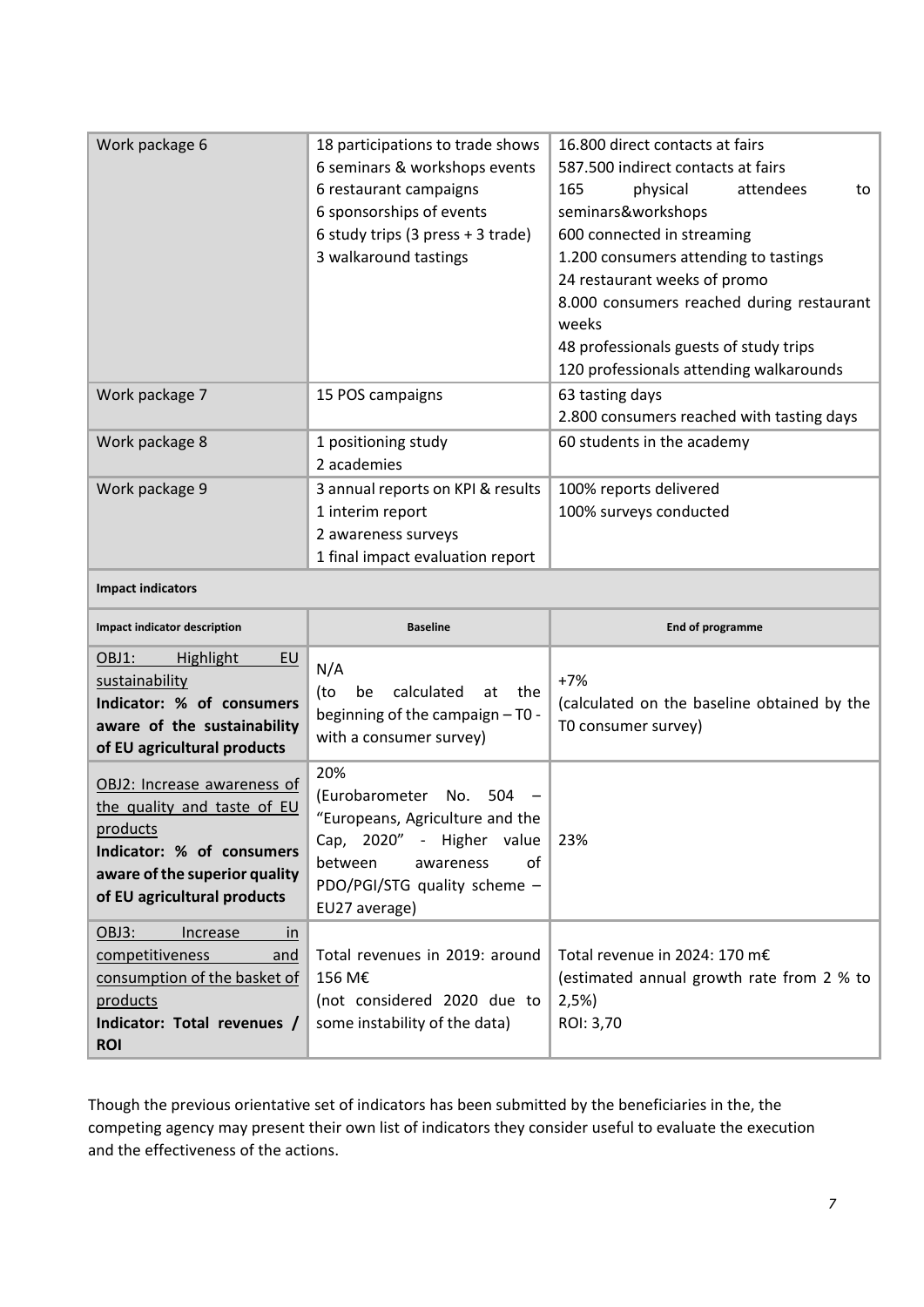# 4. Activities

In order to assess the effectiveness of the promotional activities executed, the evaluation body will have to carry out the following activities:

## **Work Package 9: Other activities Activity 1. Evaluation results.**  Supporting WP 1 activity (supervision and coordination of the project) this action aims to monitor the implementation and effectiveness of the activities. The activity of measurement of indicators will be entrusted to an independent external body responsible for monitoring the effects generated by the implementation of the promotional program through the measurement of indicators and their impact on the objectives identified. Reports on the progress of the project will be drawn up every six months. In the event of unsatisfactory results by the implementing bodies, reports will be produced for the proposers to request timely intervention. Within the report, there will also be a self-assessment section, conducted by the person in charge of this activity on his work. In order to ensure the achievement of the set informative objectives, direct surveys will be conducted on the target markets, in order to measure the level of awareness towards the sustainability of European agriculture and European quality products, necessary to correctly evaluate the achievement of the target values set for the impact indicators. Upon completion of the action, the independent body will measure the final impact in terms of awareness and recognition of EU sustainability policies and EU quality products by target markets. The methodology that will be followed has already been presented in previous sections and will include a specific "sustainability set" of question within the surveys. **Duration:** M1 – M36 **Lead Beneficiary:** SANNIO CONSORZIO TUTELA VINI **Objectives** ■ This work package is linked to Objectives 1 and 2.

| <b>Activities</b> |                       |                                                                                                  |                |            |                       |
|-------------------|-----------------------|--------------------------------------------------------------------------------------------------|----------------|------------|-----------------------|
| Task No 1         | Task Name             | Description                                                                                      | Participant    |            | In-kind Contributions |
|                   |                       |                                                                                                  |                |            | and Subcontracting    |
|                   |                       |                                                                                                  | Name           | Role       |                       |
|                   |                       |                                                                                                  |                |            |                       |
| 9.1.1             | Annual KPI monitoring | This ongoing activity will constantly monitor the execution of the campaign and its              | <b>SANNIO</b>  | <b>COO</b> | Subcontracted to      |
|                   |                       | effectiveness in terms of outputs and results. Data collection and analysis and report analysis, | <b>VESUVIO</b> | <b>BEN</b> | external              |
|                   |                       | carried out in continuous communication with the project consortium and the implementing         | <b>VITICA</b>  | <b>BEN</b> | evaluator             |
|                   |                       | body(ies), will generate the actual KPIs values, that will be evaluated having the expected      | <b>SALERNO</b> | <b>BEN</b> |                       |
|                   |                       | outcomes as benchmark. The goal is to extract data-driven conclusions that will allow the        |                |            |                       |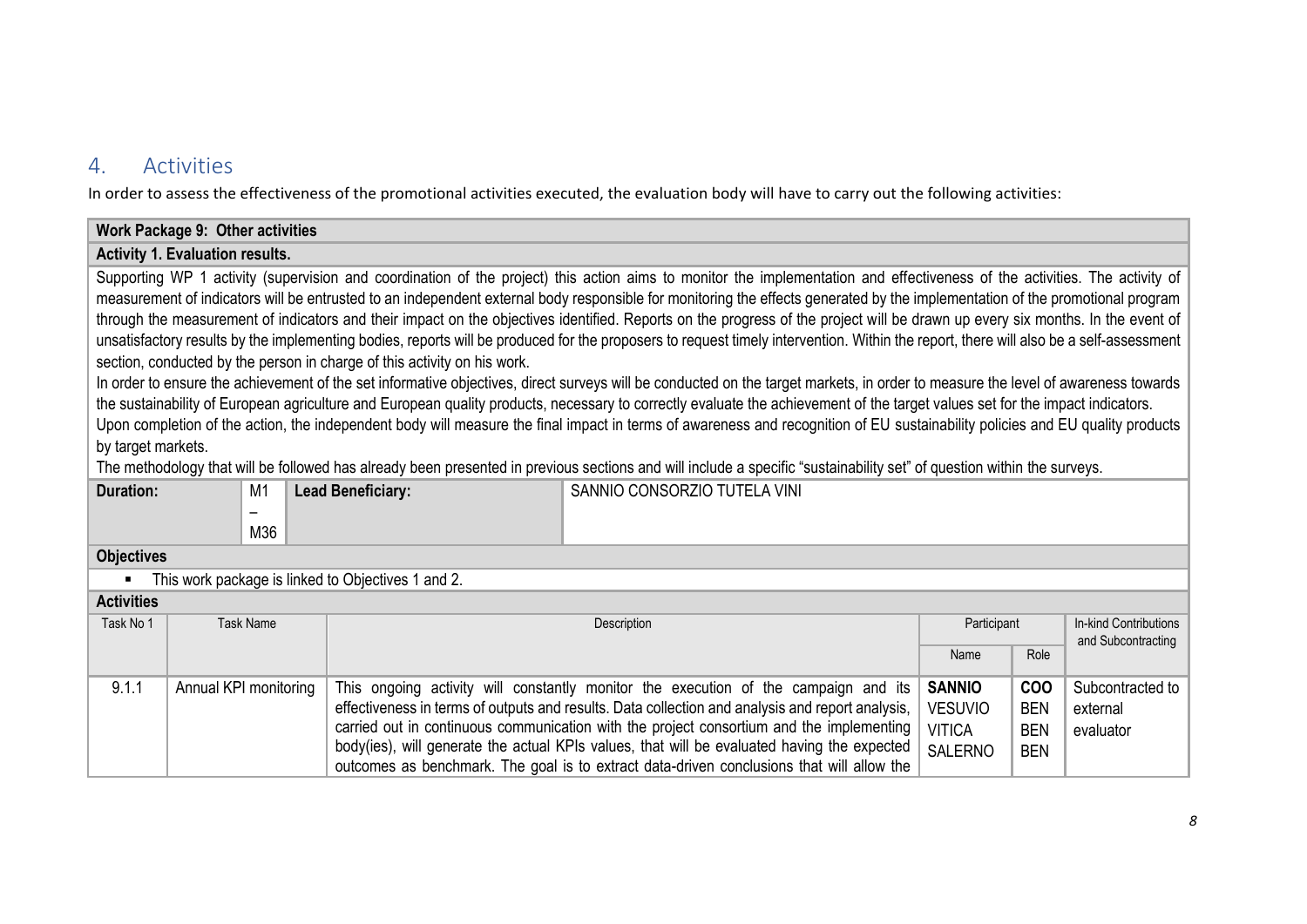|                                                        |                                   | results-oriented during the 3 years that the program will be executed.                                                                 | program to shape the activities in the target markets according to best-practices and to be                                                                                                                                                                                                                                                                                                         | <b>IRPINIA</b><br>PIENNOLO                                    | <b>BEN</b><br><b>BEN</b>                                                                                                     |
|--------------------------------------------------------|-----------------------------------|----------------------------------------------------------------------------------------------------------------------------------------|-----------------------------------------------------------------------------------------------------------------------------------------------------------------------------------------------------------------------------------------------------------------------------------------------------------------------------------------------------------------------------------------------------|---------------------------------------------------------------|------------------------------------------------------------------------------------------------------------------------------|
| 9.1.2<br>Awareness analysis<br>among target audiences. |                                   |                                                                                                                                        | Due to the lack of data supporting the specific level of awareness on the sustainability of EU<br>agriculture, a survey will be carried out at the beginning of the program in order to assess the<br>stage of awareness in the target markets. The same survey will be carried out at the end of<br>the 36-months program in order to evaluate the impact of the program in the level of awareness | <b>MJKKHE</b>                                                 | <b>BEN</b>                                                                                                                   |
| 9.1.3                                                  | Final impact<br>evaluation        | other evaluation activities carried out during the whole campaign                                                                      | At the end of the program, an Impact Evaluation Report will be conducted in order to have a<br>structured and clear overview of the overall success and impact of the 36-months program in<br>the selected target markets. This report will use as inputs all the deliverables produced by                                                                                                          |                                                               |                                                                                                                              |
|                                                        | Deliverables and estimated budget |                                                                                                                                        |                                                                                                                                                                                                                                                                                                                                                                                                     |                                                               |                                                                                                                              |
| <b>Timeline</b>                                        |                                   | <b>YEAR1</b>                                                                                                                           | <b>YEAR 2</b>                                                                                                                                                                                                                                                                                                                                                                                       |                                                               | <b>YEAR 3</b>                                                                                                                |
| <b>Deliverables</b>                                    |                                   | annual results evaluation report through<br>output measurement and KPI<br>Survey on awareness to define baseline                       | annual results evaluation report through<br>output measurement and KPI<br>1 interim report on the progress of the<br>campaign and on awareness levels                                                                                                                                                                                                                                               | output measurement and KPI<br>Survey on awareness<br>campaign | annual results evaluation report through<br>1 final report to assess the impact of the                                       |
| <b>Estimated budget</b>                                |                                   | Senior evaluator: 30 days * 500 €/day = $\epsilon$<br>15.000<br>Junior evaluator: 40 days * 250 $\epsilon$ /day = $\epsilon$<br>10.000 | Senior evaluator: 30 days $*$ 500 €/day = €<br>15.000<br>Junior evaluator: 40 days * 250 $\epsilon$ /day = $\epsilon$<br>10.000                                                                                                                                                                                                                                                                     | 15.000<br>10.000                                              | Senior evaluator: 30 days * 500 $\epsilon$ /day = $\epsilon$<br>Junior evaluator: 40 days * 250 $\epsilon$ /day = $\epsilon$ |
|                                                        | <b>Subtotal for activity 9.1</b>  | EUR 25.000,00                                                                                                                          | EUR 25.000,00                                                                                                                                                                                                                                                                                                                                                                                       | EUR 25.000,00                                                 |                                                                                                                              |
|                                                        | <b>Total for the Work Package</b> | EUR 25.000,00                                                                                                                          | EUR 25.000,00                                                                                                                                                                                                                                                                                                                                                                                       | EUR 25.000,00                                                 |                                                                                                                              |

The evaluation activity will monitor all the other project activities, which are synthesized as follows: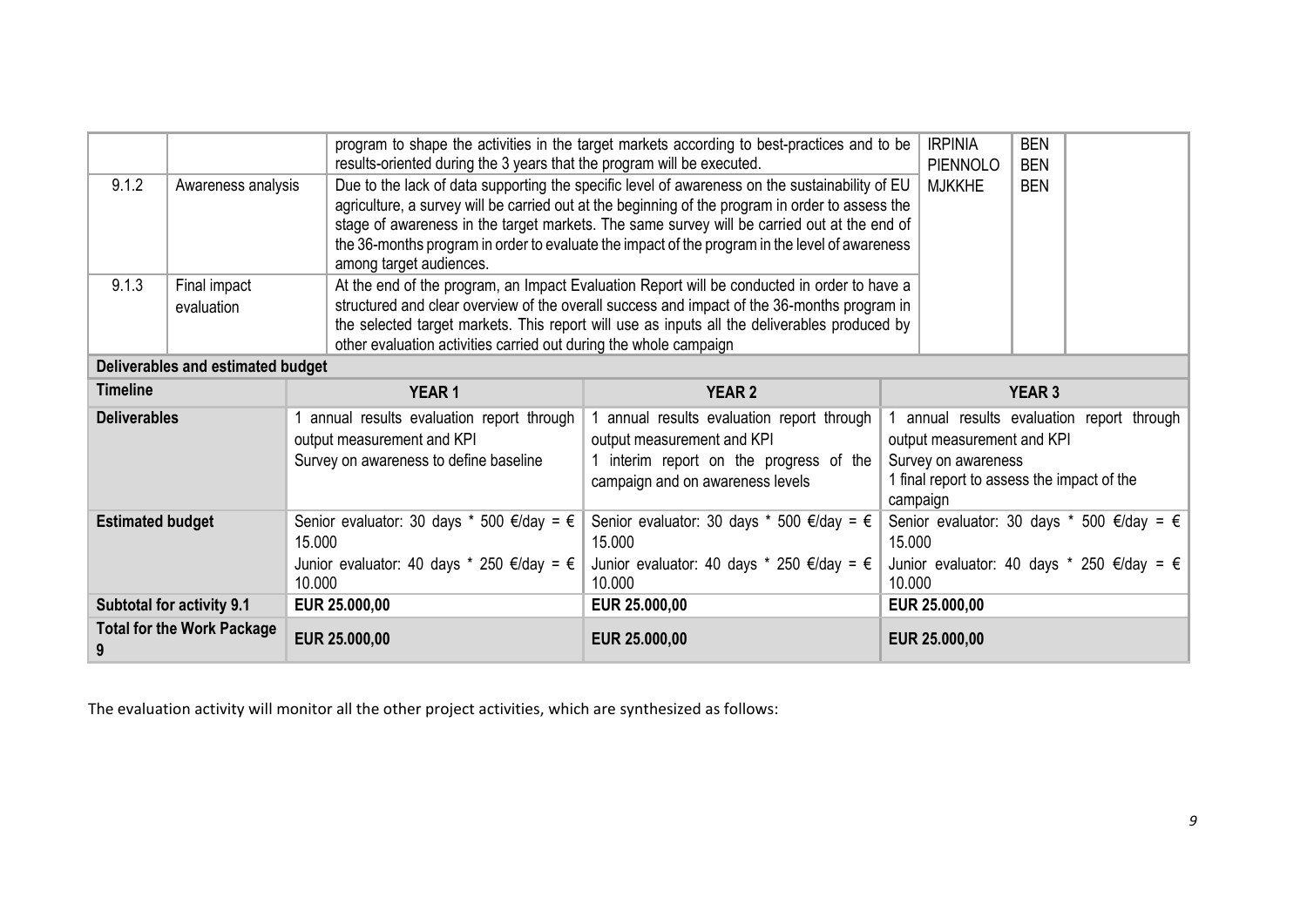### **Work Package 2: Public Relations**

#### **Activity 1: Permanent Public Relations service.**

The main objective is to strengthen the awareness towards the sustainability of EU agriculture and the recognition of the products in question in the target areas by focusing the message on sustainability, quality and EU brands. The communication activity will take place through a dedicated press office, moreover on each target market there will be a P.R. that will support the annual work of the selected communication agency. These figures will also have a key role in the organization of one-to-one meetings with industry influencers and journalists, during which the objectives of the campaign will be conveyed. In order to ensure an effective communication of the activities planned in the project and guarantee a wide dissemination of promotional messages, this action will have to be particularly present in conjunction with the events planned for each year. The planned costs include:

- a series of preparatory actions (e.g. development of the image and key messages, development of an overall strategy to ensure the achievement of all the objectives set);

- actual development of PR actions (e.g. media solicitation activities on selected press lists, periodic preparation of press reviews, etc.);

- monitoring actions and continuous contact with all those involved in the management and implementation of the project.

Public relations activities will be aimed at: **Final consumers** through the involvement of traditional media and especially bloggers and influencers who deal with the wine&food sector, **bloggers and influencers** dealing with wine, gastronomy, travel and lifestyle **journalists**, **Ho.re.ca professionals**, in particular sommeliers and chefs of the most important international restaurant chains.

| <b>Duration:</b> | M1 – | <b>Lead Beneficiary:</b> | SANNIO CONSORZIO TUTELA VINI |
|------------------|------|--------------------------|------------------------------|
|                  | M36  |                          |                              |

**Objectives**

This work package is linked to Objectives 1 and 2.

| <b>Activities</b> |                  |                                                                        |                |            |            |
|-------------------|------------------|------------------------------------------------------------------------|----------------|------------|------------|
| Task              | Task Name        | Description                                                            | Participant    |            | In-kind    |
| No 1              |                  |                                                                        |                |            | Contributi |
|                   |                  |                                                                        | Name           | Role       | ons and    |
|                   |                  |                                                                        |                |            | Subcontr   |
|                   |                  |                                                                        |                |            | acting     |
| 2.1.1             | <b>Technical</b> | Press releases control and supervision, localization of press releases | <b>SANNIO</b>  | <b>COO</b> | Subcontr   |
|                   | support          | to local languages, dissemination of press dossiers to key media       | <b>VESUVIO</b> | <b>BEN</b> | acted to   |
|                   |                  | players, press clippings per action and annual press clipping. These   | <b>VITICA</b>  | <b>BEN</b> | IB         |
|                   |                  | press releases will be launched in each country in order to spread the | <b>SALERNO</b> | <b>BEN</b> |            |
|                   |                  | main message of the campaign so as to maximize their efficiency and    | <b>IRPINIA</b> | <b>BEN</b> |            |
|                   |                  | the potential press fallout.                                           | PIENNOL        | <b>BEN</b> |            |
|                   |                  |                                                                        | 0              | <b>BEN</b> |            |
|                   |                  |                                                                        | <b>MJKKHE</b>  |            |            |

#### **Deliverables and estimated budget**

| <b>Timeline</b>     | <b>YEAR1</b>                     | <b>YEAR 2</b>                    | <b>YEAR 3</b>                    |  |  |
|---------------------|----------------------------------|----------------------------------|----------------------------------|--|--|
| <b>Deliverables</b> | Data-base with contacts          | Data-base with contacts          | Data-base with contacts          |  |  |
|                     | Graphic project layout           | Graphic project layout           | Graphic project layout           |  |  |
|                     | Annual publishing plan           | Annual publishing plan           | Annual publishing plan           |  |  |
|                     | 2 press kits                     | 2 press kits                     | 2 press kits                     |  |  |
|                     | 25 press releases                | 25 press releases                | 25 press releases                |  |  |
|                     | Continuous PR with testimonials  | Continuous PR with testimonials  | Continuous PR with testimonials  |  |  |
|                     | 2 reports (6th-12th month)       | 2 reports (6th-12th month)       | 2 reports (6th-12th month)       |  |  |
|                     | Annual press review              | Annual press review              | Annual press review              |  |  |
|                     | Periodical sending of gift boxes | Periodical sending of gift boxes | Periodical sending of gift boxes |  |  |

#### **Work Package 2: Public Relations**

#### **Activity 2: Press Events.**

The goal of press events is to bring together key representatives of the local and international-local press. They are all invited to a meeting where they are given first-hand information on the programme. They will also be able to further discuss through a round of personal interviews with the representatives of the program for the subsequent publication of the info on local news and post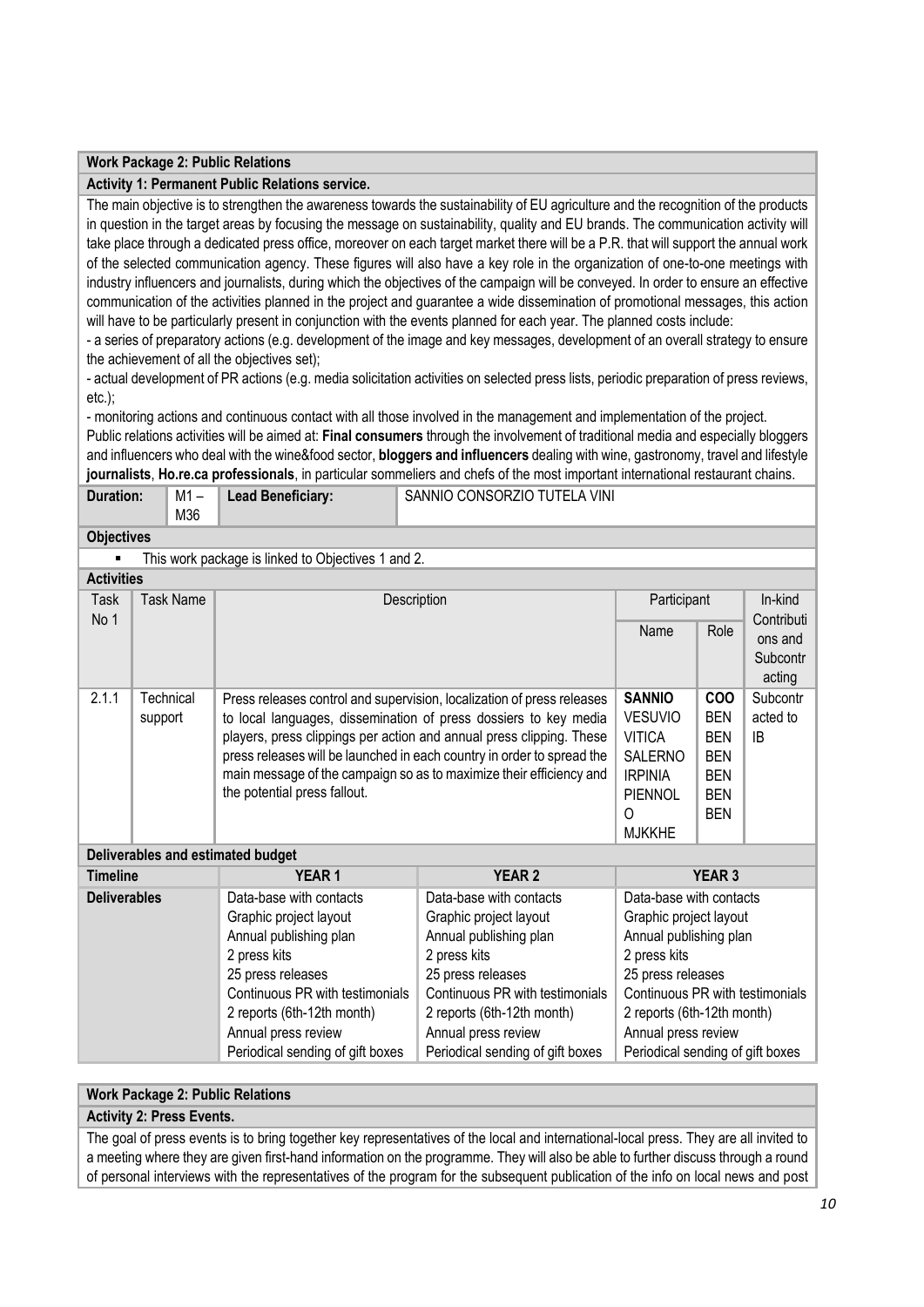| report. They will also be given visual and photographic material for that purpose. Three (3) press events per year will be running<br>in order to advise all relevant press about the launch and the progress of the program and its importance and in order to inform |                                                                                                                                                                                                                                                                   |               |                                                                                 |                            |                                                                                                                                        |               |                |                                         |                          |  |
|------------------------------------------------------------------------------------------------------------------------------------------------------------------------------------------------------------------------------------------------------------------------|-------------------------------------------------------------------------------------------------------------------------------------------------------------------------------------------------------------------------------------------------------------------|---------------|---------------------------------------------------------------------------------|----------------------------|----------------------------------------------------------------------------------------------------------------------------------------|---------------|----------------|-----------------------------------------|--------------------------|--|
|                                                                                                                                                                                                                                                                        |                                                                                                                                                                                                                                                                   |               |                                                                                 |                            | about the results at the end of every year. Additional launching and closing events will be organised in Hungary. It is expected       |               |                |                                         |                          |  |
|                                                                                                                                                                                                                                                                        |                                                                                                                                                                                                                                                                   |               |                                                                                 |                            | that 30 press professionals will attend to each event. In addition to physical attendance, press events will be streamed to engage     |               |                |                                         |                          |  |
|                                                                                                                                                                                                                                                                        | other professionals.                                                                                                                                                                                                                                              |               |                                                                                 |                            |                                                                                                                                        |               |                |                                         |                          |  |
| <b>Duration:</b>                                                                                                                                                                                                                                                       |                                                                                                                                                                                                                                                                   | $M3 -$<br>M36 | <b>Lead Beneficiary:</b>                                                        |                            | SANNIO CONSORZIO TUTELA VINI                                                                                                           |               |                |                                         |                          |  |
|                                                                                                                                                                                                                                                                        | <b>Objectives</b>                                                                                                                                                                                                                                                 |               |                                                                                 |                            |                                                                                                                                        |               |                |                                         |                          |  |
|                                                                                                                                                                                                                                                                        |                                                                                                                                                                                                                                                                   |               | This work package is linked to Objectives 1 and 2.                              |                            |                                                                                                                                        |               |                |                                         |                          |  |
| <b>Activities</b>                                                                                                                                                                                                                                                      |                                                                                                                                                                                                                                                                   |               |                                                                                 |                            |                                                                                                                                        |               |                |                                         |                          |  |
| Ta                                                                                                                                                                                                                                                                     | <b>Task</b>                                                                                                                                                                                                                                                       |               |                                                                                 | Description                |                                                                                                                                        |               | Participant    |                                         | In-kind                  |  |
| sk                                                                                                                                                                                                                                                                     | Name                                                                                                                                                                                                                                                              |               |                                                                                 |                            |                                                                                                                                        |               |                |                                         | Contributio              |  |
| No                                                                                                                                                                                                                                                                     |                                                                                                                                                                                                                                                                   |               |                                                                                 |                            |                                                                                                                                        |               | Name           | Role                                    | ns and                   |  |
| $\overline{2}$                                                                                                                                                                                                                                                         |                                                                                                                                                                                                                                                                   |               |                                                                                 |                            |                                                                                                                                        |               |                |                                         | Subcontrac               |  |
|                                                                                                                                                                                                                                                                        |                                                                                                                                                                                                                                                                   |               |                                                                                 |                            |                                                                                                                                        |               |                |                                         | ting                     |  |
| 2.2                                                                                                                                                                                                                                                                    | Call for                                                                                                                                                                                                                                                          |               | Follow up of call, confirmation of participants.                                |                            |                                                                                                                                        |               | <b>SANNIO</b>  | CO                                      | Subcontrac               |  |
| .1                                                                                                                                                                                                                                                                     | press                                                                                                                                                                                                                                                             |               |                                                                                 |                            |                                                                                                                                        |               | <b>VESUVIO</b> | $\mathbf 0$                             | ted to IB                |  |
| 2.2                                                                                                                                                                                                                                                                    | Press                                                                                                                                                                                                                                                             |               |                                                                                 |                            | Control and supervision, localization of press releases to local                                                                       |               | <b>VITICA</b>  | <b>BEN</b>                              |                          |  |
| $\cdot$                                                                                                                                                                                                                                                                | releases                                                                                                                                                                                                                                                          |               | SALERNO<br>language, control and supervision, localization of press releases to |                            |                                                                                                                                        |               |                | <b>BEN</b>                              |                          |  |
|                                                                                                                                                                                                                                                                        |                                                                                                                                                                                                                                                                   |               | local language.                                                                 |                            |                                                                                                                                        |               | <b>IRPINIA</b> | <b>BEN</b>                              |                          |  |
| 2.2                                                                                                                                                                                                                                                                    | Clipping                                                                                                                                                                                                                                                          |               | Follow up to media, press clippings per actions.                                |                            |                                                                                                                                        |               | <b>PIENNOL</b> | <b>BEN</b><br><b>BEN</b>                |                          |  |
| .3                                                                                                                                                                                                                                                                     |                                                                                                                                                                                                                                                                   |               |                                                                                 |                            |                                                                                                                                        |               |                | <b>BEN</b>                              |                          |  |
| 2.2                                                                                                                                                                                                                                                                    | Technical                                                                                                                                                                                                                                                         |               | Planning and set up the event. Select a Room rental, set up,                    |                            |                                                                                                                                        |               |                |                                         |                          |  |
| $\cal A$                                                                                                                                                                                                                                                               | support                                                                                                                                                                                                                                                           |               | translators, and coordination of materials for the event.                       |                            |                                                                                                                                        |               |                |                                         |                          |  |
|                                                                                                                                                                                                                                                                        | Deliverables and estimated budget                                                                                                                                                                                                                                 |               |                                                                                 |                            |                                                                                                                                        |               |                |                                         |                          |  |
| <b>Timeline</b>                                                                                                                                                                                                                                                        |                                                                                                                                                                                                                                                                   |               | YEAR <sub>1</sub>                                                               |                            | <b>YEAR 2</b>                                                                                                                          |               |                | <b>YEAR 3</b>                           |                          |  |
|                                                                                                                                                                                                                                                                        | <b>Deliverables</b>                                                                                                                                                                                                                                               |               | 1<br>opening<br>event<br>press                                                  | in                         | 1 press event in Italy                                                                                                                 |               | 1<br>closing   |                                         | press event in           |  |
|                                                                                                                                                                                                                                                                        |                                                                                                                                                                                                                                                                   |               | Hungary                                                                         |                            | 1 press event in Germany                                                                                                               |               | Hungary        |                                         |                          |  |
|                                                                                                                                                                                                                                                                        |                                                                                                                                                                                                                                                                   |               | 1 press event in Italy                                                          | 1<br>event<br>in.<br>press |                                                                                                                                        |               |                | 1 press event in Italy                  |                          |  |
|                                                                                                                                                                                                                                                                        |                                                                                                                                                                                                                                                                   |               | 1 press event in Germany                                                        |                            | Denmark/Sweden                                                                                                                         |               |                |                                         | 1 press event in Germany |  |
|                                                                                                                                                                                                                                                                        |                                                                                                                                                                                                                                                                   |               | press<br>event<br>Denmark/Sweden                                                | in                         | Material and product logistics<br>Press kit                                                                                            |               | 1              | event<br>press<br>in.<br>Denmark/Sweden |                          |  |
|                                                                                                                                                                                                                                                                        |                                                                                                                                                                                                                                                                   |               | Material and product logistics                                                  |                            | Annual performance and result                                                                                                          |               |                | Material and product logistics          |                          |  |
|                                                                                                                                                                                                                                                                        |                                                                                                                                                                                                                                                                   |               | Press kit                                                                       |                            | report                                                                                                                                 |               | Press kit      |                                         |                          |  |
|                                                                                                                                                                                                                                                                        |                                                                                                                                                                                                                                                                   |               | Annual performance and result                                                   |                            |                                                                                                                                        |               | Annual         | performance                             | and                      |  |
| report                                                                                                                                                                                                                                                                 |                                                                                                                                                                                                                                                                   |               |                                                                                 |                            |                                                                                                                                        | result report |                |                                         |                          |  |
|                                                                                                                                                                                                                                                                        |                                                                                                                                                                                                                                                                   |               |                                                                                 |                            |                                                                                                                                        |               |                |                                         |                          |  |
|                                                                                                                                                                                                                                                                        |                                                                                                                                                                                                                                                                   |               | Work Package 3: Website & Social Media                                          |                            |                                                                                                                                        |               |                |                                         |                          |  |
|                                                                                                                                                                                                                                                                        | <b>Activity 1: Website</b>                                                                                                                                                                                                                                        |               |                                                                                 |                            |                                                                                                                                        |               |                |                                         |                          |  |
|                                                                                                                                                                                                                                                                        |                                                                                                                                                                                                                                                                   |               |                                                                                 |                            | A relevant web of EU basket of products, including useful information about the sectors, the EU production methods, their variety,     |               |                |                                         |                          |  |
|                                                                                                                                                                                                                                                                        |                                                                                                                                                                                                                                                                   |               |                                                                                 |                            | their taste and, most important, the efforts that the EU and the beneficiaries have put in place to provide a sustainable agriculture, |               |                |                                         |                          |  |
|                                                                                                                                                                                                                                                                        |                                                                                                                                                                                                                                                                   |               |                                                                                 |                            |                                                                                                                                        |               |                |                                         |                          |  |
|                                                                                                                                                                                                                                                                        | will be set up. This website, available in the beneficiaries' different languages and in the languages of the target countries will<br>spread the main message of the campaign to the target audience. Moreover, some of the paid campaigns will send people from |               |                                                                                 |                            |                                                                                                                                        |               |                |                                         |                          |  |

| objectives.                                                          |                   |      |                          |                              |             |         |  |  |
|----------------------------------------------------------------------|-------------------|------|--------------------------|------------------------------|-------------|---------|--|--|
| Duration:                                                            |                   | M3 – | <b>Lead Beneficiary:</b> | SANNIO CONSORZIO TUTELA VINI |             |         |  |  |
|                                                                      |                   | M36  |                          |                              |             |         |  |  |
|                                                                      | <b>Objectives</b> |      |                          |                              |             |         |  |  |
| This work package is linked to Objectives 1 and 2.<br>$\blacksquare$ |                   |      |                          |                              |             |         |  |  |
| <b>Activities</b>                                                    |                   |      |                          |                              |             |         |  |  |
| Task                                                                 | Task Name         |      |                          | Description                  | Participant | In-kind |  |  |

different platforms to this website, so it is an essential part of the programme towards the achievement of the informative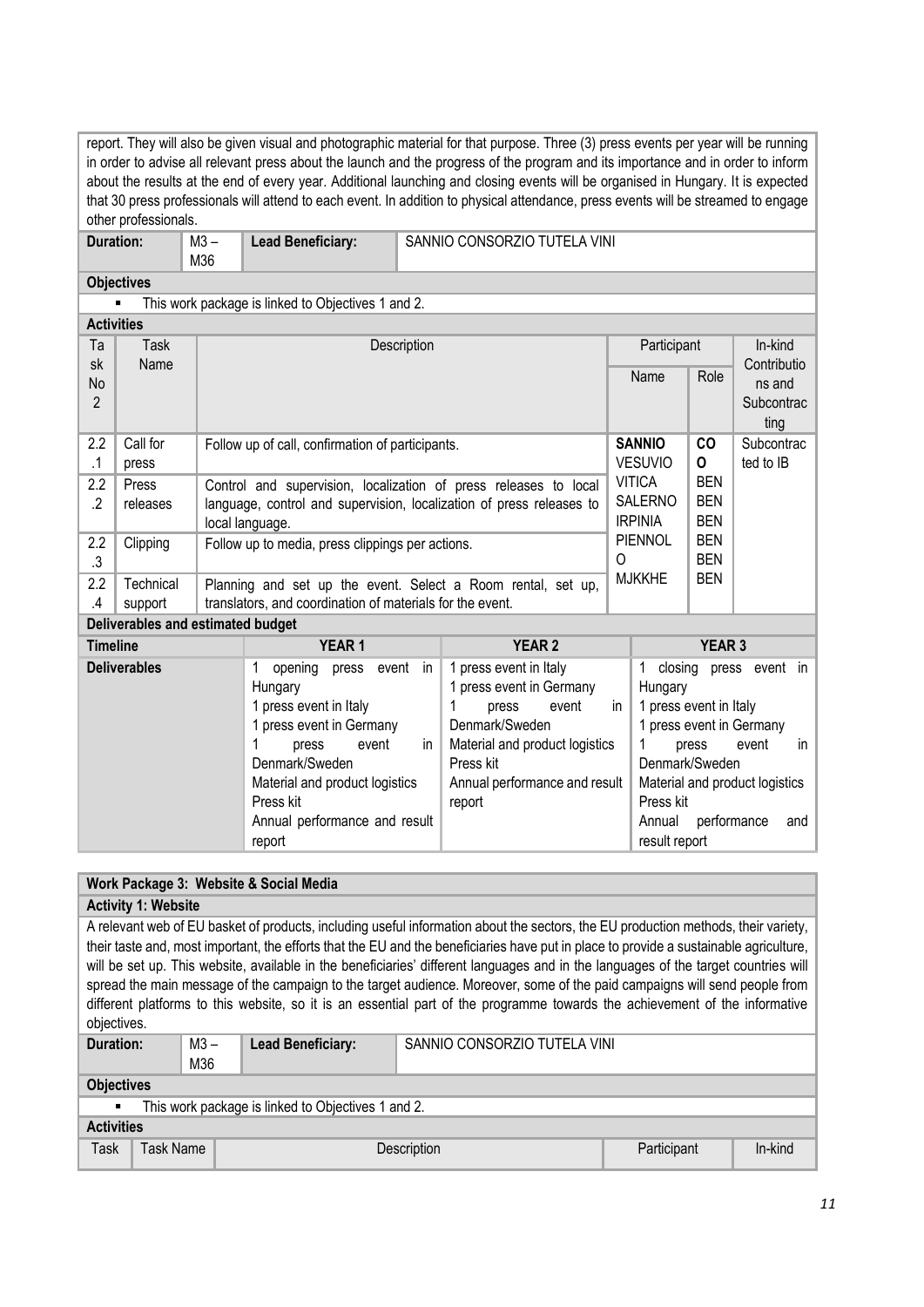| No 1                |                                                                    |  |                                                                                                                                                                                                                                                                                                                                                                                                                                                                                                                                                                                                      |                                               |               | Name                                                                                                                    | Role                                                                                           | Contributio<br>ns and<br>Subcontrac<br>ting |
|---------------------|--------------------------------------------------------------------|--|------------------------------------------------------------------------------------------------------------------------------------------------------------------------------------------------------------------------------------------------------------------------------------------------------------------------------------------------------------------------------------------------------------------------------------------------------------------------------------------------------------------------------------------------------------------------------------------------------|-----------------------------------------------|---------------|-------------------------------------------------------------------------------------------------------------------------|------------------------------------------------------------------------------------------------|---------------------------------------------|
| 3.1.1<br>3.1.2      | Website<br>setup,<br>updating<br>and<br>maintenan<br>ce.<br>Update |  | Domain, hosting, development, design, and programming of<br>website in WordPress, PHP and MySQL in order to have a platform<br>that allows to share content in the official languages of the target<br>markets. It will be a responsive website on mobile and desktop.<br>This web will be dedicated exclusively to this campaign and will<br>always be in agreement with the identity of the program. The Web<br>will also contain a blog that will be updated in real time with the<br>actions carried out in every target country.<br>Management, coordination, supervision and upload and update |                                               |               | <b>SANNIO</b><br><b>VESUVIO</b><br><b>VITICA</b><br><b>SALERNO</b><br><b>IRPINIA</b><br><b>PIENNOL</b><br><b>MJKKHE</b> | <b>COO</b><br><b>BEN</b><br><b>BEN</b><br><b>BEN</b><br><b>BEN</b><br><b>BEN</b><br><b>BEN</b> | Subcontrac<br>ted to IB                     |
|                     | and<br>Maintenan<br>ce                                             |  | content to the platform.                                                                                                                                                                                                                                                                                                                                                                                                                                                                                                                                                                             |                                               |               |                                                                                                                         |                                                                                                |                                             |
| 3.1.3               | Blogpost                                                           |  | Creation of a blogpost including drafting and image search.                                                                                                                                                                                                                                                                                                                                                                                                                                                                                                                                          |                                               |               |                                                                                                                         |                                                                                                |                                             |
| 3.1.3               | Technical<br>support                                               |  | Includes a bank of images about the actions that are developed.<br>We will work on SEO positioning and all the content of the blog<br>will be uploaded in English and translated into the local language<br>of the beneficiaries.                                                                                                                                                                                                                                                                                                                                                                    |                                               |               |                                                                                                                         |                                                                                                |                                             |
|                     | Deliverables and estimated budget                                  |  |                                                                                                                                                                                                                                                                                                                                                                                                                                                                                                                                                                                                      |                                               |               |                                                                                                                         |                                                                                                |                                             |
| <b>Timeline</b>     |                                                                    |  | <b>YEAR1</b>                                                                                                                                                                                                                                                                                                                                                                                                                                                                                                                                                                                         | <b>YEAR 2</b>                                 | <b>YEAR 3</b> |                                                                                                                         |                                                                                                |                                             |
| <b>Deliverables</b> |                                                                    |  | 1 website and software                                                                                                                                                                                                                                                                                                                                                                                                                                                                                                                                                                               | 1 website maintenance and<br>- <del>11.</del> |               | 1 website maintenance and<br>-- <i>-</i> ------                                                                         |                                                                                                |                                             |

| i wobolto unu ooltware<br>software<br>Management software<br>Continuous contents update | Management software<br>Continuous contents update | software<br>Management software<br>Continuous contents update |
|-----------------------------------------------------------------------------------------|---------------------------------------------------|---------------------------------------------------------------|
|-----------------------------------------------------------------------------------------|---------------------------------------------------|---------------------------------------------------------------|

# **Work Package 3: Website & Social Media Activity 2: Social Media** The main goal of the Social Media accounts is to serve as interactive platforms to communicate with targets. Additionally, they

are used as a showroom of all activities carried out under the umbrella of the program. In order to incentivize the participation of the target groups in the proposed activities, promotion actions such as contests and surveys will also be continuously developed through the social media networks selected.

| <b>Duration:</b> | $M3 -$<br>M36 | <b>Lead Beneficiary:</b> | SANNIO CONSORZIO TUTELA VINI |
|------------------|---------------|--------------------------|------------------------------|
|------------------|---------------|--------------------------|------------------------------|

**Objectives**

■ This work package is linked to Objectives 1, 2 and 3.

| <b>Activities</b> |                                       |                                                                                                                                                                                                                                             |                                                                    |                                                      |                                             |
|-------------------|---------------------------------------|---------------------------------------------------------------------------------------------------------------------------------------------------------------------------------------------------------------------------------------------|--------------------------------------------------------------------|------------------------------------------------------|---------------------------------------------|
| Task              | Task Name                             | Description                                                                                                                                                                                                                                 | Participant                                                        | In-kind                                              |                                             |
| No <sub>2</sub>   |                                       |                                                                                                                                                                                                                                             | Name                                                               | Role                                                 | Contributio<br>ns and<br>Subcontrac<br>ting |
| 3.2.1             | Social<br>Media.<br>Account<br>Set up | Setup of general Instagram, Facebook, and YouTube for the<br>specific program in English in order to be able to reach all target<br>groups with their own language in a general strategy, and in local<br>language for a specific strategy. | <b>SANNIO</b><br><b>VESUVIO</b><br><b>VITICA</b><br><b>SALERNO</b> | <b>COO</b><br><b>BEN</b><br><b>BEN</b><br><b>BEN</b> | Subcontrac<br>ted to IB                     |
| 3.2.2             | Banner<br>Design&Co<br>py's           | Design of 3 banners per week adapting the image and the<br>message to every social media network including copy's regarding<br>the message of the Editorial Calendar following the main strategy.                                           | <b>IRPINIA</b><br>PIENNOL<br>O                                     | <b>BEN</b><br><b>BEN</b><br><b>BEN</b>               |                                             |
| 3.2.4             | Coordinatio                           | Coordination of the right strategy, methodology, objectives, and                                                                                                                                                                            | <b>MJKKHE</b>                                                      |                                                      |                                             |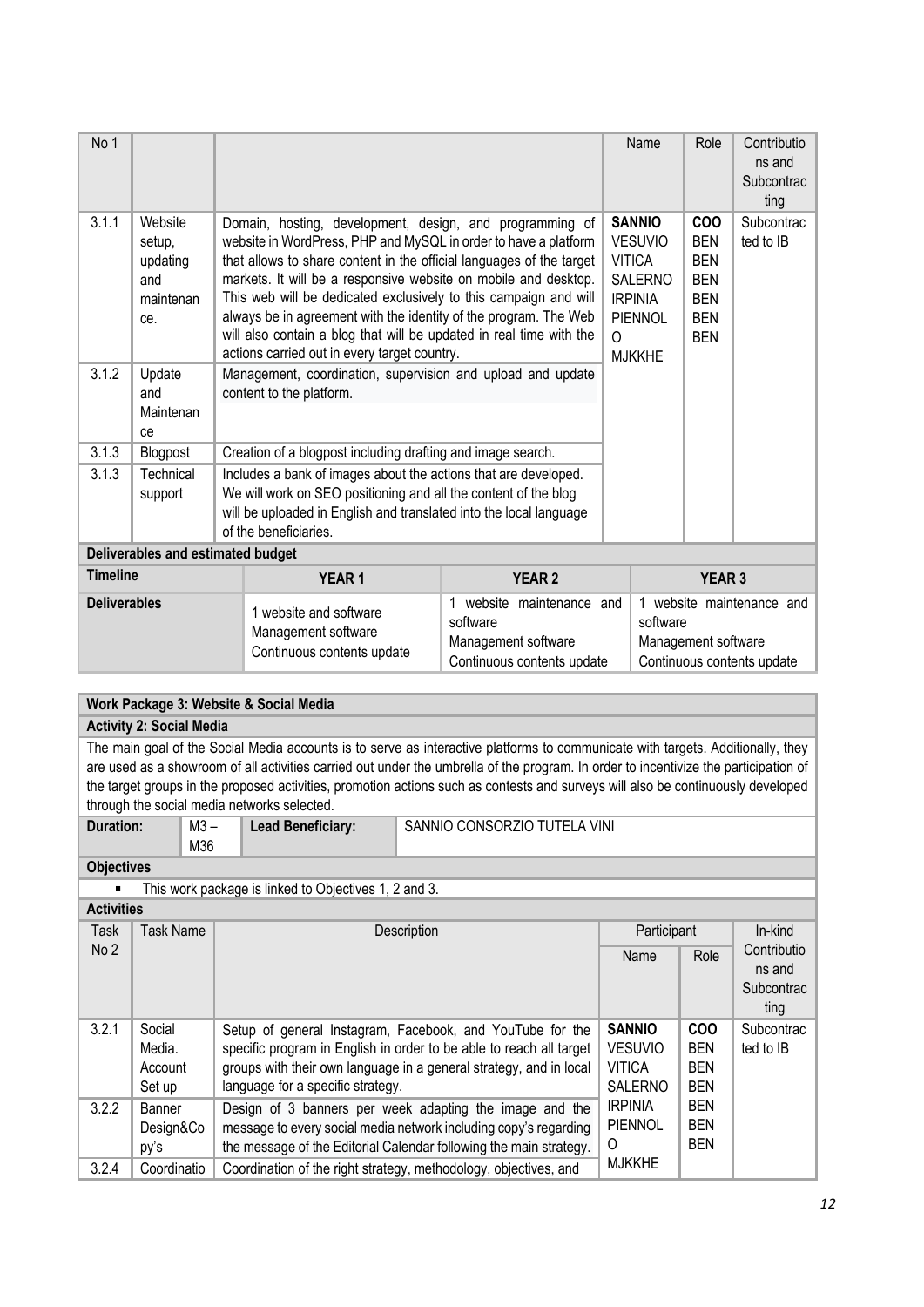| n                                 | diary work.                                                                                             |                                                                                                         |                                                                                                         |  |  |  |  |  |  |
|-----------------------------------|---------------------------------------------------------------------------------------------------------|---------------------------------------------------------------------------------------------------------|---------------------------------------------------------------------------------------------------------|--|--|--|--|--|--|
| Deliverables and estimated budget |                                                                                                         |                                                                                                         |                                                                                                         |  |  |  |  |  |  |
| <b>Timeline</b>                   | <b>YEAR1</b>                                                                                            | <b>YEAR 2</b>                                                                                           | <b>YEAR 3</b>                                                                                           |  |  |  |  |  |  |
| <b>Deliverables</b>               | 3 active social profiles<br>1 editorial plan<br>90 posts<br>Annual report on social media<br>activities | 3 active social profiles<br>1 editorial plan<br>90 posts<br>Annual report on social media<br>activities | 3 active social profiles<br>1 editorial plan<br>90 posts<br>Annual report on social media<br>activities |  |  |  |  |  |  |

### **Work Package 4: Advertising**

### **Activity 1: Print.**

Physically printed media are an outstanding opportunity to reach the audience on a broad scale and to expand the sustainability message from the EU. Annual advertorials on the MEDWAYS campaign will be developed, spreading the message on sustainability that is explained before. As print is pretty expensive, the budget will be concentrated in very specific print publications to be defined during the campaign in accordance with the PR office, in order to multiply the impact of the whole communication strategy. The publications selected for advertorials will be aimed at trade professionals, which are considered the most effective to reach the professional audience and spread the Union message to increase recognition and awareness towards sustainability. In addition, a specific print ADV for Hungary will be produced.

| <b>Duration:</b> | M3 – | <b>Lead Beneficiary:</b> | SANNIO CONSORZIO TUTELA VINI |
|------------------|------|--------------------------|------------------------------|
|                  | M36  |                          |                              |

## **Objectives**

■ This work package is linked to Objectives 1, 2 and 3. **Activities** 

| ACUVILIES |                          |                                                                  |                 |                        |            |  |  |  |
|-----------|--------------------------|------------------------------------------------------------------|-----------------|------------------------|------------|--|--|--|
| Ta<br>sk  | Task Name<br>Description |                                                                  | Participant     | In-kind<br>Contributio |            |  |  |  |
| No        |                          |                                                                  | Name            | Role                   | ns and     |  |  |  |
|           |                          |                                                                  |                 |                        | Subcontrac |  |  |  |
|           |                          |                                                                  |                 |                        | ting       |  |  |  |
| 4.1       | Print media              | Adapting the visual branding and message to the format expected  | <b>SANNIO</b>   | <b>COO</b>             | Subcontrac |  |  |  |
| .1        | adaptations              | from the key hard copy publications selected. Development of the | <b>VESUVIO</b>  | <b>BEN</b>             | ted to IB  |  |  |  |
|           |                          | specific advertorial contents.                                   | <b>VITICA</b>   | <b>BEN</b>             |            |  |  |  |
| 4.1       | Print media              | Direct purchase of print advertisement. Report on media and      | <b>SALERNO</b>  | <b>BEN</b>             |            |  |  |  |
| .2        | buying                   | reach.                                                           | <b>IRPINIA</b>  | <b>BEN</b>             |            |  |  |  |
|           |                          |                                                                  | <b>PIENNOLO</b> | <b>BEN</b>             |            |  |  |  |
|           |                          |                                                                  | <b>MJKKE</b>    | <b>BEN</b>             |            |  |  |  |

#### **Deliverables and estimated budget**

| <b>Timeline</b>     | <b>YEAR1</b>                                                                                                                                          | <b>YEAR 2</b>                                                                                                                                                                 | <b>YEAR 3</b>                                                                                                                                             |  |  |
|---------------------|-------------------------------------------------------------------------------------------------------------------------------------------------------|-------------------------------------------------------------------------------------------------------------------------------------------------------------------------------|-----------------------------------------------------------------------------------------------------------------------------------------------------------|--|--|
| <b>Deliverables</b> | trade<br>advertorials<br>in.<br>magazines<br>1 ADV for Hungary<br>Report including print media<br>investment, print advertorial,<br>reach and impacts | $\overline{2}$<br>advertorials<br>trade<br><i>in</i><br>magazines<br>1 ADV for Hungary<br>Report including print media<br>investment, print advertorial,<br>reach and impacts | 2<br>advertorials<br>trade<br>ın<br>magazines<br>1 ADV for Hungary<br>Report including print media<br>investment, print advertorial,<br>reach and impacts |  |  |

| <b>Work Package 4: Advertising</b> |                                                       |                                                                                  |               |  |  |  |  |
|------------------------------------|-------------------------------------------------------|----------------------------------------------------------------------------------|---------------|--|--|--|--|
| <b>Activity 2: Radio.</b>          |                                                       |                                                                                  |               |  |  |  |  |
|                                    |                                                       | On the Hungarian market, a specific radio appearance will be provided each year. |               |  |  |  |  |
| Duration: $\vert$ M3 –             |                                                       | <b>Lead Beneficiary:</b>                                                         | <b>MJKKHE</b> |  |  |  |  |
|                                    | M36                                                   |                                                                                  |               |  |  |  |  |
| <b>Objectives</b>                  |                                                       |                                                                                  |               |  |  |  |  |
| $\blacksquare$                     | This work package is linked to Objectives 1, 2 and 3. |                                                                                  |               |  |  |  |  |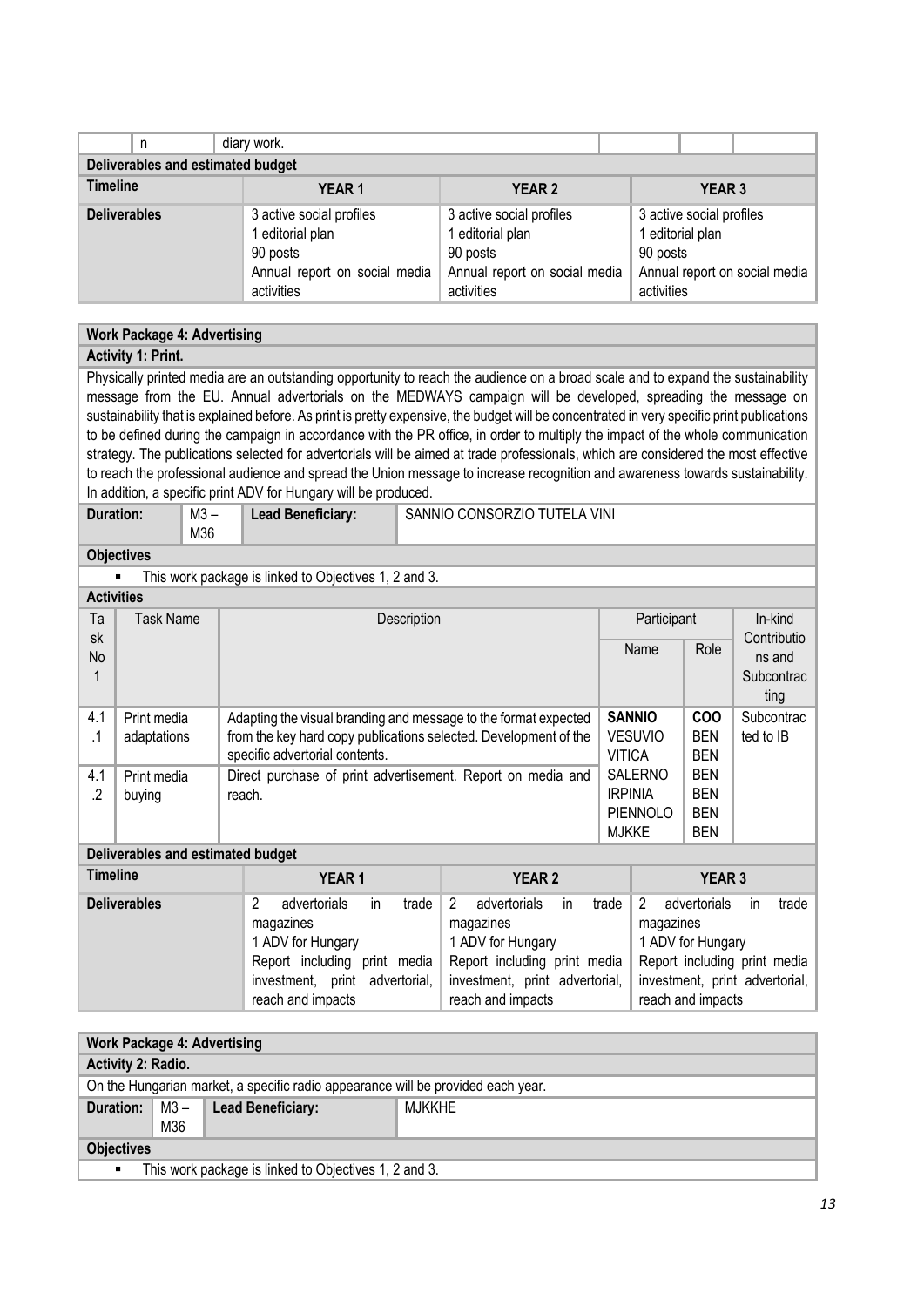| <b>Activities</b>   |                                   |                 |                                                                                                                                                                                                                                                                                                                                                                                                                                                                                                                      |             |                                            |            |                                             |  |
|---------------------|-----------------------------------|-----------------|----------------------------------------------------------------------------------------------------------------------------------------------------------------------------------------------------------------------------------------------------------------------------------------------------------------------------------------------------------------------------------------------------------------------------------------------------------------------------------------------------------------------|-------------|--------------------------------------------|------------|---------------------------------------------|--|
| Task                | <b>Task Name</b>                  |                 |                                                                                                                                                                                                                                                                                                                                                                                                                                                                                                                      | Description | Participant                                |            | In-kind                                     |  |
| No <sub>2</sub>     |                                   |                 |                                                                                                                                                                                                                                                                                                                                                                                                                                                                                                                      |             |                                            | Role       | Contributio<br>ns and<br>Subcontrac<br>ting |  |
| 4.2.1               | Organizing radio<br>appearance    |                 | One radio interview will be organized every year in Hungary<br>to disseminate the most important results of the campaign<br>and give information to consumers to increase awareness.<br>The media will be selected according to the coverage (to<br>be nation-wide) and the costs of the media. Also the length<br>of the programme (interview) will be a selective factor. The<br>media will be selected according to these factors to reach<br>the highest number of listeners within the target group as<br>well. |             | <b>MJKKHE</b>                              | <b>BEN</b> | Subcontrac<br>ted to IB                     |  |
|                     | Deliverables and estimated budget |                 |                                                                                                                                                                                                                                                                                                                                                                                                                                                                                                                      |             |                                            |            |                                             |  |
| <b>Timeline</b>     |                                   | <b>YEAR1</b>    | <b>YEAR 2</b>                                                                                                                                                                                                                                                                                                                                                                                                                                                                                                        |             | <b>YEAR 3</b>                              |            |                                             |  |
| <b>Deliverables</b> |                                   | Report on reach | 1 Radio appearance<br>1 Radio appearance<br>Report on reach                                                                                                                                                                                                                                                                                                                                                                                                                                                          |             | 1 Radio appearance<br>Report on pand reach |            |                                             |  |

### **Work Package 4: Advertising**

#### **Activity 3: Online advertisement.**

A digital media plan specifically for each target country will be developed. This plan will cover the most effective way to run an online display campaign in order to reach the highest number of target final consumers possible to inform them about sustainability of EU agriculture. Using a display campaign, the message and content of the present proposal would be reinforced in markets where the use of digital devices is high. The overall annual budget for display advertising would be then distributed to the different campaigns based on the media plan developed. Also, influencer advertising will be launched in order to arrive to the greatest number of target consumers.

| Duration: I | M3 – | <b>Lead Benefic</b> |
|-------------|------|---------------------|
|             | M36  |                     |

**Lead Beneficial Beneficial Beneficial SANNIO CONSORZIO TUTELA VINI** 

#### **Objectives**

■ This work package is linked to Objectives 1, 2 and 3. **Activities** 

| ACUVIUS      |                                   |                                                          |                |            |                        |  |
|--------------|-----------------------------------|----------------------------------------------------------|----------------|------------|------------------------|--|
| Task<br>No 3 | Task Name                         | Description                                              | Participant    |            | In-kind<br>Contributio |  |
|              |                                   |                                                          | Name           | Role       | ns and                 |  |
|              |                                   |                                                          |                |            | Subcontrac             |  |
|              |                                   |                                                          |                |            | ting                   |  |
| 4.3.1        | Digital media plan                | The campaigns will be launched based on the calendar of  | <b>SANNIO</b>  | <b>CO</b>  | Subcontrac             |  |
|              | and Editorial                     | other activities so that they strengthen the impact and  | <b>VESUVIO</b> | 0          | ted to IB              |  |
|              | Calendar per                      | improve the results of each other. For this purpose,     | <b>VITICA</b>  | <b>BEN</b> |                        |  |
|              | country.                          | alignment between offline and online promotion and       | <b>SALERNO</b> | <b>BEN</b> |                        |  |
|              |                                   | informative campaigns is crucial.                        | <b>IRPINIA</b> | <b>BEN</b> |                        |  |
| 4.3.2        | Banner& Copy                      | Design of 3 banners per campaign adapting the image and  | <b>PIENNOL</b> | <b>BEN</b> |                        |  |
|              | Design                            | the message to every social media network including      | O              | <b>BEN</b> |                        |  |
|              |                                   | copy's regarding the message of the Editorial Calendar   | <b>MJKKHE</b>  | <b>BEN</b> |                        |  |
|              |                                   | following the main strategy.                             |                |            |                        |  |
| 4.3.3        | Banner Campaign                   | Launch of banner campaign per country where traffic from |                |            |                        |  |
|              | launch                            | our target groups is sent to the website to enhance      |                |            |                        |  |
|              |                                   | awareness of the product. Set up of campaign, follow up  |                |            |                        |  |
|              |                                   | the traffic strategy                                     |                |            |                        |  |
| 4.3.4        | Management                        | Coordination and supervision of strategy, and works.     |                |            |                        |  |
|              | Deliverables and estimated budget |                                                          |                |            |                        |  |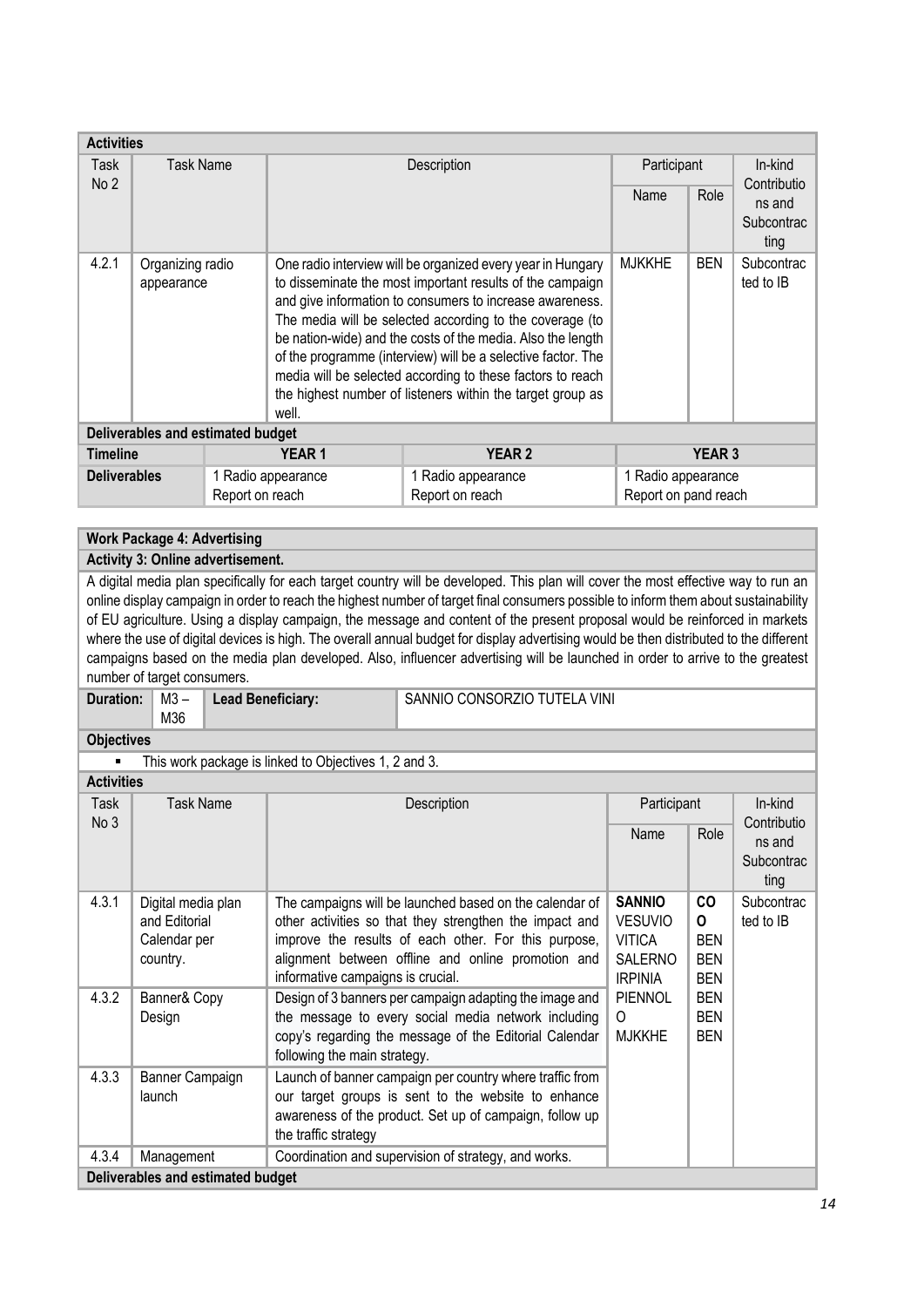| <b>Timeline</b>     | <b>YEAR1</b>                                                                                                                                                                                                                                                                  | <b>YEAR 2</b>                                                                                                                                                                                                                                          | <b>YEAR 3</b>                                                                                                                                                                                                                                                                       |
|---------------------|-------------------------------------------------------------------------------------------------------------------------------------------------------------------------------------------------------------------------------------------------------------------------------|--------------------------------------------------------------------------------------------------------------------------------------------------------------------------------------------------------------------------------------------------------|-------------------------------------------------------------------------------------------------------------------------------------------------------------------------------------------------------------------------------------------------------------------------------------|
| <b>Deliverables</b> | Continuous ADV campaigns (FB<br>and $ G\rangle$<br>4 Google Ads campaign<br>Activities with influencers<br>3 web banners on<br>relevant<br>websites<br>including<br>Monthly<br>reporting<br>results,<br>improvements<br>and<br>planning<br>month<br>next<br>tor<br>campaigns. | Continuous ADV campaigns (FB<br>and IG)<br>4 Google Ads campaign<br>Activities with influencers<br>3<br>relevant<br>banners<br>web<br>on<br>websites<br>Monthly reporting including results,<br>improvements and planning for<br>next month campaigns. | Continuous ADV campaigns (FB<br>and IG)<br>4 Google Ads campaign<br>Activities with influencers<br>3<br>relevant  <br>banners on<br>web<br>websites<br>Monthly<br>including<br>reporting<br>results,<br>improvements<br>and $ $<br>planning<br>month  <br>for<br>next<br>campaigns. |

|                                                                                                                                             | <b>Work Package 4: Advertising</b>                                                                                                                                                                                                                                                                                                                                                                                  |  |                          |                                                                                                                      |                                  |                          |                              |             |                                             |         |
|---------------------------------------------------------------------------------------------------------------------------------------------|---------------------------------------------------------------------------------------------------------------------------------------------------------------------------------------------------------------------------------------------------------------------------------------------------------------------------------------------------------------------------------------------------------------------|--|--------------------------|----------------------------------------------------------------------------------------------------------------------|----------------------------------|--------------------------|------------------------------|-------------|---------------------------------------------|---------|
|                                                                                                                                             | <b>Activity 4: Outdoors.</b>                                                                                                                                                                                                                                                                                                                                                                                        |  |                          |                                                                                                                      |                                  |                          |                              |             |                                             |         |
|                                                                                                                                             | Outdoor ADVs are a great opportunity to expand the sustainability message from the EU. Linked to selected main events<br>organised within the campaign, such as the international workshops described in EP6 - Activity 2, outdoor ADVs will be displayed<br>in order to expand the message to the objective target, but also to the general population.                                                            |  |                          |                                                                                                                      |                                  |                          |                              |             |                                             |         |
| Duration:                                                                                                                                   | $M1 -$<br>M36                                                                                                                                                                                                                                                                                                                                                                                                       |  | <b>Lead Beneficiary:</b> |                                                                                                                      |                                  |                          | SANNIO CONSORZIO TUTELA VINI |             |                                             |         |
| <b>Objectives</b>                                                                                                                           |                                                                                                                                                                                                                                                                                                                                                                                                                     |  |                          |                                                                                                                      |                                  |                          |                              |             |                                             |         |
|                                                                                                                                             | This work package is linked to Objectives 1, 2 and 3.                                                                                                                                                                                                                                                                                                                                                               |  |                          |                                                                                                                      |                                  |                          |                              |             |                                             |         |
| <b>Activities</b>                                                                                                                           |                                                                                                                                                                                                                                                                                                                                                                                                                     |  |                          |                                                                                                                      |                                  |                          |                              |             |                                             |         |
| Task                                                                                                                                        | <b>Task Name</b>                                                                                                                                                                                                                                                                                                                                                                                                    |  |                          |                                                                                                                      | Description                      |                          |                              | Participant |                                             | In-kind |
|                                                                                                                                             | No 4                                                                                                                                                                                                                                                                                                                                                                                                                |  |                          |                                                                                                                      |                                  |                          | Name                         | Role        | Contributio<br>ns and<br>Subcontrac<br>ting |         |
| 4.4.1                                                                                                                                       | Outdoor campaign<br>At the beginning of each year, together with the detailed<br>planning of seminars&workshosps WP6-Activity 2) to<br>strategic plan<br>which they are linked, a strategic plan on outdoor<br>campaigns will be produced. The plan will define in<br>details places of display, start and ending date for<br>displays, together with the specific annual customisation<br>of the campaign message. |  |                          |                                                                                                                      | <b>SANNIO</b><br><b>PIENNOLO</b> | <b>COO</b><br><b>BEN</b> | Subcontrac<br>ted to IB      |             |                                             |         |
| 4.4.2                                                                                                                                       | ADV production and<br>display                                                                                                                                                                                                                                                                                                                                                                                       |  |                          | According to the strategic plan, materials to be displayed<br>will be produced and the ADV spaces will be purchased. |                                  |                          |                              |             |                                             |         |
|                                                                                                                                             | Deliverables and estimated budget                                                                                                                                                                                                                                                                                                                                                                                   |  |                          |                                                                                                                      |                                  |                          |                              |             |                                             |         |
| <b>Timeline</b>                                                                                                                             |                                                                                                                                                                                                                                                                                                                                                                                                                     |  |                          | <b>YEAR 1</b>                                                                                                        |                                  |                          | <b>YEAR 2</b>                |             | <b>YEAR 3</b>                               |         |
| <b>Deliverables</b><br>2 outdoor campaigns<br>2 outdoor campaigns during<br>2 outdoor campaigns during<br>during<br>event<br>event<br>event |                                                                                                                                                                                                                                                                                                                                                                                                                     |  |                          |                                                                                                                      |                                  |                          |                              |             |                                             |         |

### **Work Package 5: Communication Tools**

#### **Activity 2: Communication tools**.

At the beginning of the campaign, the global MEDWAYS visual will be developed and all the materials will be designed (once for the whole campaign, so to reduce costs). This preliminary activity is necessary to develop a full storytelling around the campaign and the message to spread so as to build up a coherent communication strategy. In this sense, as it has been shown in this proposal, the logo and the other visual elements will be presented in the promotional activities, together with all the compulsory elements aimed at ensuring adequate visibility to the EU support.

Communication tools are an important element of the above-mentioned informative program. These materials are intended to be used as a reminder of the program goals: increase awareness in the target countries as well as increase preference for EU products. They are also aimed to be used as a visual aid for other promotional events and activities to make it easier for consumers and professionals to recognize the message to be conveyed and the identity of the whole program.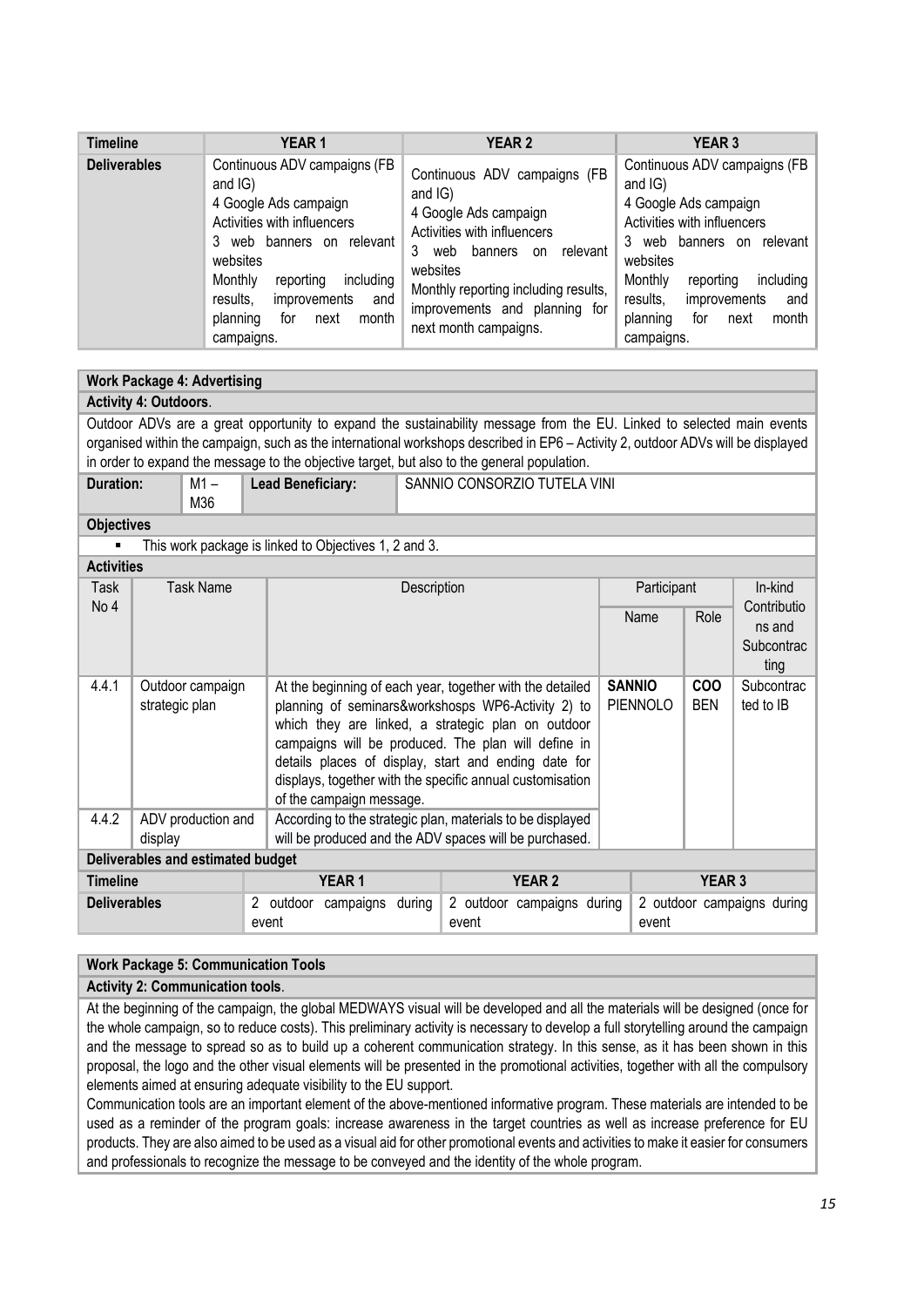| <b>Duration:</b>    | $M3 -$<br>M36 |                                                                                         | <b>Lead Beneficiary:</b>                                                | SANNIO CONSORZIO TUTELA VINI                                                                                                                                                                                  |                                                                                                                                   |                                                                                                                                                                                                                                                                                                                                                                                 |                                   |                                                                                                               |                                                                                                                                                                                                                         |
|---------------------|---------------|-----------------------------------------------------------------------------------------|-------------------------------------------------------------------------|---------------------------------------------------------------------------------------------------------------------------------------------------------------------------------------------------------------|-----------------------------------------------------------------------------------------------------------------------------------|---------------------------------------------------------------------------------------------------------------------------------------------------------------------------------------------------------------------------------------------------------------------------------------------------------------------------------------------------------------------------------|-----------------------------------|---------------------------------------------------------------------------------------------------------------|-------------------------------------------------------------------------------------------------------------------------------------------------------------------------------------------------------------------------|
| <b>Objectives</b>   |               |                                                                                         |                                                                         |                                                                                                                                                                                                               |                                                                                                                                   |                                                                                                                                                                                                                                                                                                                                                                                 |                                   |                                                                                                               |                                                                                                                                                                                                                         |
|                     |               |                                                                                         |                                                                         |                                                                                                                                                                                                               |                                                                                                                                   |                                                                                                                                                                                                                                                                                                                                                                                 |                                   |                                                                                                               |                                                                                                                                                                                                                         |
| <b>Activities</b>   |               |                                                                                         |                                                                         |                                                                                                                                                                                                               |                                                                                                                                   |                                                                                                                                                                                                                                                                                                                                                                                 |                                   |                                                                                                               |                                                                                                                                                                                                                         |
|                     |               |                                                                                         |                                                                         |                                                                                                                                                                                                               |                                                                                                                                   |                                                                                                                                                                                                                                                                                                                                                                                 |                                   |                                                                                                               | In-kind                                                                                                                                                                                                                 |
|                     |               |                                                                                         |                                                                         |                                                                                                                                                                                                               |                                                                                                                                   |                                                                                                                                                                                                                                                                                                                                                                                 |                                   |                                                                                                               | Contributio                                                                                                                                                                                                             |
|                     |               |                                                                                         |                                                                         |                                                                                                                                                                                                               |                                                                                                                                   |                                                                                                                                                                                                                                                                                                                                                                                 |                                   |                                                                                                               | ns and                                                                                                                                                                                                                  |
|                     |               |                                                                                         |                                                                         |                                                                                                                                                                                                               |                                                                                                                                   |                                                                                                                                                                                                                                                                                                                                                                                 |                                   |                                                                                                               | Subcontrac                                                                                                                                                                                                              |
|                     |               |                                                                                         |                                                                         |                                                                                                                                                                                                               |                                                                                                                                   |                                                                                                                                                                                                                                                                                                                                                                                 |                                   |                                                                                                               | ting                                                                                                                                                                                                                    |
|                     |               |                                                                                         |                                                                         |                                                                                                                                                                                                               |                                                                                                                                   |                                                                                                                                                                                                                                                                                                                                                                                 |                                   |                                                                                                               | Subcontrac<br>ted to IB                                                                                                                                                                                                 |
|                     |               |                                                                                         |                                                                         |                                                                                                                                                                                                               |                                                                                                                                   |                                                                                                                                                                                                                                                                                                                                                                                 |                                   |                                                                                                               |                                                                                                                                                                                                                         |
| <b>Book</b>         |               |                                                                                         |                                                                         |                                                                                                                                                                                                               |                                                                                                                                   |                                                                                                                                                                                                                                                                                                                                                                                 |                                   | <b>BEN</b>                                                                                                    |                                                                                                                                                                                                                         |
|                     |               |                                                                                         |                                                                         |                                                                                                                                                                                                               |                                                                                                                                   | <b>IRPINIA</b>                                                                                                                                                                                                                                                                                                                                                                  |                                   | <b>BEN</b>                                                                                                    |                                                                                                                                                                                                                         |
|                     |               |                                                                                         |                                                                         |                                                                                                                                                                                                               |                                                                                                                                   |                                                                                                                                                                                                                                                                                                                                                                                 |                                   | <b>BEN</b>                                                                                                    |                                                                                                                                                                                                                         |
|                     |               |                                                                                         |                                                                         |                                                                                                                                                                                                               |                                                                                                                                   | 0                                                                                                                                                                                                                                                                                                                                                                               |                                   |                                                                                                               |                                                                                                                                                                                                                         |
|                     |               |                                                                                         |                                                                         |                                                                                                                                                                                                               |                                                                                                                                   |                                                                                                                                                                                                                                                                                                                                                                                 |                                   |                                                                                                               |                                                                                                                                                                                                                         |
|                     |               |                                                                                         |                                                                         |                                                                                                                                                                                                               |                                                                                                                                   |                                                                                                                                                                                                                                                                                                                                                                                 |                                   |                                                                                                               |                                                                                                                                                                                                                         |
|                     |               |                                                                                         |                                                                         |                                                                                                                                                                                                               |                                                                                                                                   |                                                                                                                                                                                                                                                                                                                                                                                 |                                   |                                                                                                               |                                                                                                                                                                                                                         |
| <b>Timeline</b>     |               |                                                                                         | <b>YEAR1</b>                                                            |                                                                                                                                                                                                               | <b>YEAR 2</b>                                                                                                                     |                                                                                                                                                                                                                                                                                                                                                                                 |                                   | <b>YEAR 3</b>                                                                                                 |                                                                                                                                                                                                                         |
| <b>Deliverables</b> |               |                                                                                         | and                                                                     |                                                                                                                                                                                                               |                                                                                                                                   |                                                                                                                                                                                                                                                                                                                                                                                 |                                   |                                                                                                               |                                                                                                                                                                                                                         |
|                     |               |                                                                                         |                                                                         |                                                                                                                                                                                                               | format                                                                                                                            |                                                                                                                                                                                                                                                                                                                                                                                 | format                            |                                                                                                               |                                                                                                                                                                                                                         |
|                     |               |                                                                                         |                                                                         |                                                                                                                                                                                                               | 4 Project Roll-up                                                                                                                 |                                                                                                                                                                                                                                                                                                                                                                                 |                                   |                                                                                                               |                                                                                                                                                                                                                         |
|                     |               |                                                                                         |                                                                         |                                                                                                                                                                                                               | 2 Banners and posters                                                                                                             |                                                                                                                                                                                                                                                                                                                                                                                 | 2 Banners and posters             |                                                                                                               |                                                                                                                                                                                                                         |
|                     |               |                                                                                         |                                                                         |                                                                                                                                                                                                               | 1.500 Wine bags                                                                                                                   |                                                                                                                                                                                                                                                                                                                                                                                 | 1.500 Wine bags                   |                                                                                                               |                                                                                                                                                                                                                         |
|                     |               |                                                                                         |                                                                         |                                                                                                                                                                                                               |                                                                                                                                   |                                                                                                                                                                                                                                                                                                                                                                                 |                                   |                                                                                                               |                                                                                                                                                                                                                         |
|                     |               |                                                                                         |                                                                         |                                                                                                                                                                                                               |                                                                                                                                   |                                                                                                                                                                                                                                                                                                                                                                                 |                                   |                                                                                                               |                                                                                                                                                                                                                         |
|                     |               |                                                                                         |                                                                         |                                                                                                                                                                                                               |                                                                                                                                   |                                                                                                                                                                                                                                                                                                                                                                                 |                                   |                                                                                                               |                                                                                                                                                                                                                         |
|                     |               |                                                                                         |                                                                         |                                                                                                                                                                                                               |                                                                                                                                   |                                                                                                                                                                                                                                                                                                                                                                                 |                                   |                                                                                                               |                                                                                                                                                                                                                         |
|                     |               | <b>Task Name</b><br>Campaign Brand<br>communication<br>Production of<br><b>Material</b> | Design. Brand and<br>Design of material<br><b>Transport of Material</b> | beneficiary.<br>Deliverables and estimated budget<br><b>Brand</b><br>Book.<br>format<br>4 Project Roll-up<br>2 Banners and posters<br>1.500 Wine bags<br>1.000 Pendrives<br>1.000 Giftboxes<br>500 Food Merch | This work package is linked to Objectives 1 and 2.<br>communications rules.<br>communication<br>1.000 printed folders $+$ digital | Description<br>Brand book development, use of the brand and<br>Design of material for Beneficiary validation of materials.<br>Production of materials aligned with the campaign<br>message, the project objectives and the target markets.<br>Transport from the factory to the main storage of the<br>1.000 Pendrives<br>1.000 Giftboxes<br>Merchandise food<br>500 Food Merch | 1.000 printed folders $+$ digital | Name<br><b>SANNIO</b><br><b>VESUVIO</b><br><b>VITICA</b><br><b>SALERNO</b><br><b>PIENNOL</b><br><b>MJKKHE</b> | Participant<br>Role<br>CO<br>$\mathbf{o}$<br><b>BEN</b><br><b>BEN</b><br><b>BEN</b><br>1.000 printed folders + digital<br>4 Project Roll-up<br>1.000 Pendrives<br>1.000 Giftboxes<br>Merchandise food<br>500 Food Merch |

### **Work Package 5: Communication Tools**

### **Activity 2: Video.**

Another essential visual resource to be implemented during the programme implementation are videos. These videos would help us to better illustrate what we want to transmit and gain engagement with the target audience. In this sense, the message of the sustainable features of the basket of product to be promoted will be the core of the video communication though the campaign, together with the product features. By developing new videos every year, the target audience will be also informed on the progressive implementation of sustainability practices.

| <b>Duration:</b> | $M1 -$ | <b>Lead Beneficiary:</b> | SANNIO CONSORZIO TUTELA VINI |
|------------------|--------|--------------------------|------------------------------|
|                  | M36    |                          |                              |

### **Objectives**

■ This work package is linked to Objectives 1 and 2.

| <b>Activities</b> |                  |                                                                          |                |            |             |
|-------------------|------------------|--------------------------------------------------------------------------|----------------|------------|-------------|
| Task              | <b>Task Name</b> | Description                                                              | Participant    |            | In-kind     |
| No 3              |                  |                                                                          |                |            | Contributio |
|                   |                  |                                                                          | Name           | Role       | ns and      |
|                   |                  |                                                                          |                |            | Subcontrac  |
|                   |                  |                                                                          |                |            | ting        |
| 3.1               | Video            | Collection of existing materials, filming, editing, preparation of text, | <b>SANNIO</b>  | <b>CO</b>  | Subcontrac  |
|                   | Production       | translations and subtitles. Graphics will be coordinated with the        | <b>VESUVIO</b> | 0          | ted to IB   |
|                   |                  | general campaign visual.                                                 | <b>VITICA</b>  | <b>BEN</b> |             |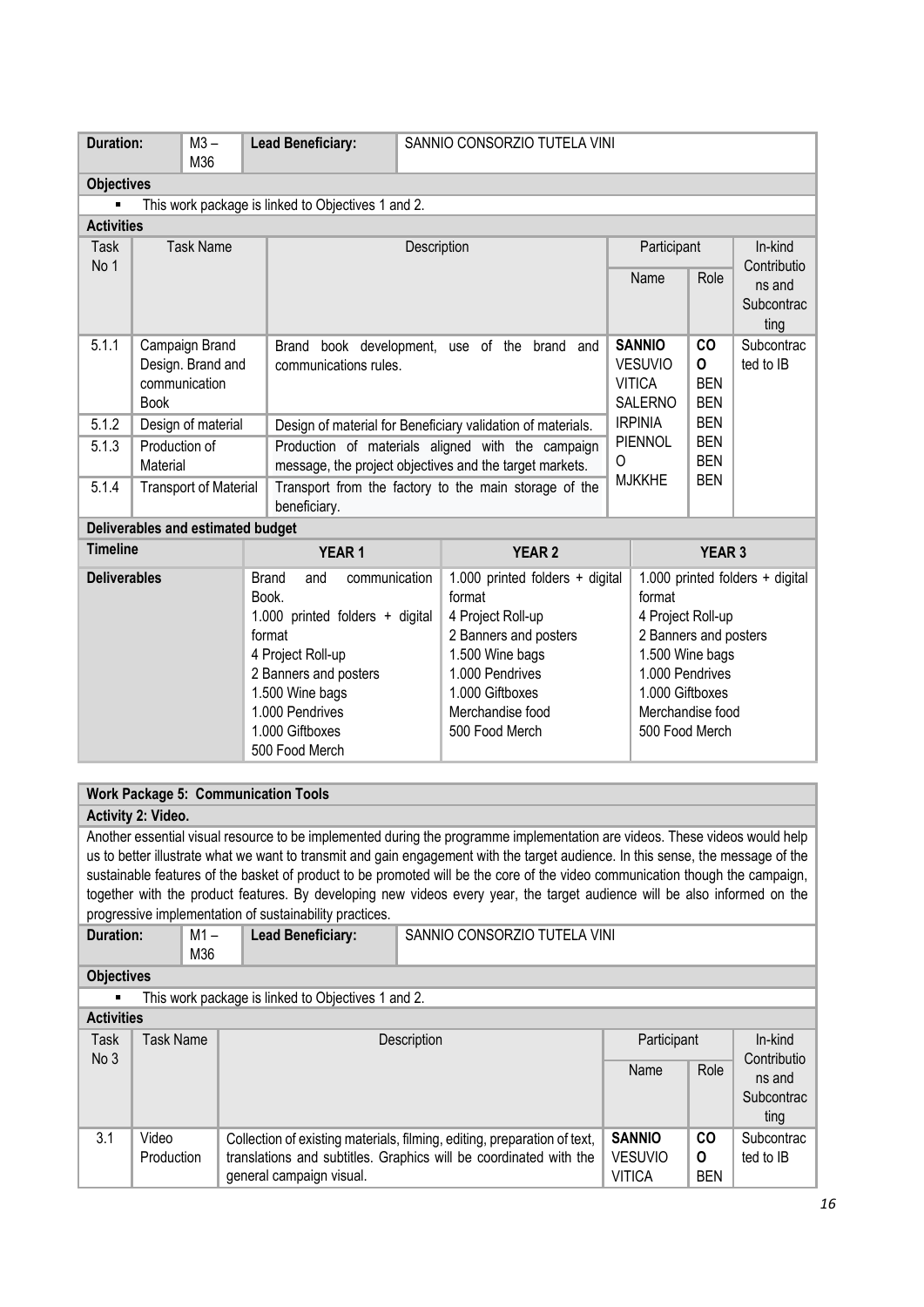|                                   |                |                | <b>SALERNO</b><br><b>IRPINIA</b><br>PIENNOLO<br>MJKKHE | <b>BEN</b><br><b>BEN</b><br><b>BEN</b><br><b>BEN</b><br><b>BEN</b> |  |  |  |  |
|-----------------------------------|----------------|----------------|--------------------------------------------------------|--------------------------------------------------------------------|--|--|--|--|
| Deliverables and estimated budget |                |                |                                                        |                                                                    |  |  |  |  |
| <b>Timeline</b>                   | <b>YEAR1</b>   | <b>YEAR 2</b>  |                                                        | <b>YEAR 3</b>                                                      |  |  |  |  |
| <b>Deliverables</b>               | 6 short videos | 6 short videos | 3 short videos                                         |                                                                    |  |  |  |  |

#### **Work Package 6: Events**

### **Activity 1. Fairs***.*

A selected list of Trade Fairs for the purpose of this program has been created: Vinitaly Verona, ProWein Dusseldorf, Merano Wine Festival, Milano Wine Week, Cibus Parma, Tutto Food Milano, while other could be defined (in addition to the ones mentioned, in case of savings, or as alternative options). In fact, the trade show sector has been deeply impacted by COVID-19 pandemic and there are no certainties yet that it will restart with the same features. Anyway, considering trade fairs and international shows as visibility platforms, they are still considered a powerful tool to meet high numbers of professionals and consumers and are therefore intended to serve as way to communicate the message of the program to a wide audience. The participation of the program in the trade fairs will serve as the ideal showcase of European sustainable products. The message of the program will be conveyed through the stand in various formats: video, decoration of stand, tastings, merchandising and explanations of the program's personnel. It is a great way to increase visibility, relevance and preference for the involved products as well as have a direct conversation with the audience to get a better picture of the level of awareness among target groups. These events will significantly impact the success of other activities that are planned and therefore the main goal of the program: increase awareness, market share and preference for EU sustainable products. As a final remark, it should be noted that, despite each trade show takes place in a precise location, nevertheless its impact is much wider, given the international profiles of the selected shows. Therefore, each trade shows will not only target and involve professionals from each target market, but will also have a real global impact.

|                   | . |                  |                                                       |                              |             |      |                        |
|-------------------|---|------------------|-------------------------------------------------------|------------------------------|-------------|------|------------------------|
| Duration:         |   | M1 –<br>M36      | <b>Lead Beneficiary:</b>                              | SANNIO CONSORZIO TUTELA VINI |             |      |                        |
| <b>Objectives</b> |   |                  |                                                       |                              |             |      |                        |
| $\blacksquare$    |   |                  | This work package is linked to Objectives 1, 2 and 3. |                              |             |      |                        |
| <b>Activities</b> |   |                  |                                                       |                              |             |      |                        |
| Task<br>No 1      |   | <b>Task Name</b> |                                                       | Description                  | Participant |      | In-kind<br>Contributio |
|                   |   |                  |                                                       |                              | Name        | Role | ns and                 |
|                   |   |                  |                                                       |                              |             |      | Subcontrac             |
|                   |   |                  |                                                       |                              |             |      | ting                   |

|     |                       |                                                        |                |            | ung        |
|-----|-----------------------|--------------------------------------------------------|----------------|------------|------------|
| 1.1 | Technical support for | Stand, services and other specific requirements for    | <b>SANNIO</b>  | <b>COO</b> | Subcontrad |
|     | stands at trade fairs | beneficiaries will be set up. Moreover, floor renting, | <b>VESUVIO</b> | <b>BEN</b> | ted to IB  |
|     |                       | decoration, insurances, special requirements,          | <b>VITICA</b>  | <b>BEN</b> |            |
|     |                       | tastings, transport of samples and other fair issues   | SALERNO        | <b>BEN</b> |            |
|     |                       | as Wi-Fi will be provided. Finally, a final report     | <b>IRPINIA</b> | <b>BEN</b> |            |
|     |                       | including all fair works and services (including       | PIENNOL        | <b>BEN</b> |            |
|     |                       | reach and impact) will be issued.                      |                | <b>BEN</b> |            |

MJKKHE

#### **Deliverables and estimated budget**

| <b>Timeline</b>     | <b>YEAR1</b>                                                                                                                                                                        | <b>YEAR 2</b>                                                                                                                                                                       | <b>YEAR 3</b>                                                                                                                                                                       |
|---------------------|-------------------------------------------------------------------------------------------------------------------------------------------------------------------------------------|-------------------------------------------------------------------------------------------------------------------------------------------------------------------------------------|-------------------------------------------------------------------------------------------------------------------------------------------------------------------------------------|
| <b>Deliverables</b> | 6 trade shows full<br>participations, including:<br>-Design, assembly and<br>dismantling a Stand<br>-Including decorating, audio-<br>visual material.<br>- Appeal to useful buyers, | 6 trade shows full<br>participations, including:<br>-Design, assembly and<br>dismantling a Stand<br>-Including decorating, audio-<br>visual material.<br>- Appeal to useful buyers, | 6 trade shows full<br>participations, including:<br>-Design, assembly and<br>dismantling a Stand<br>-Including decorating, audio-<br>visual material.<br>- Appeal to useful buyers, |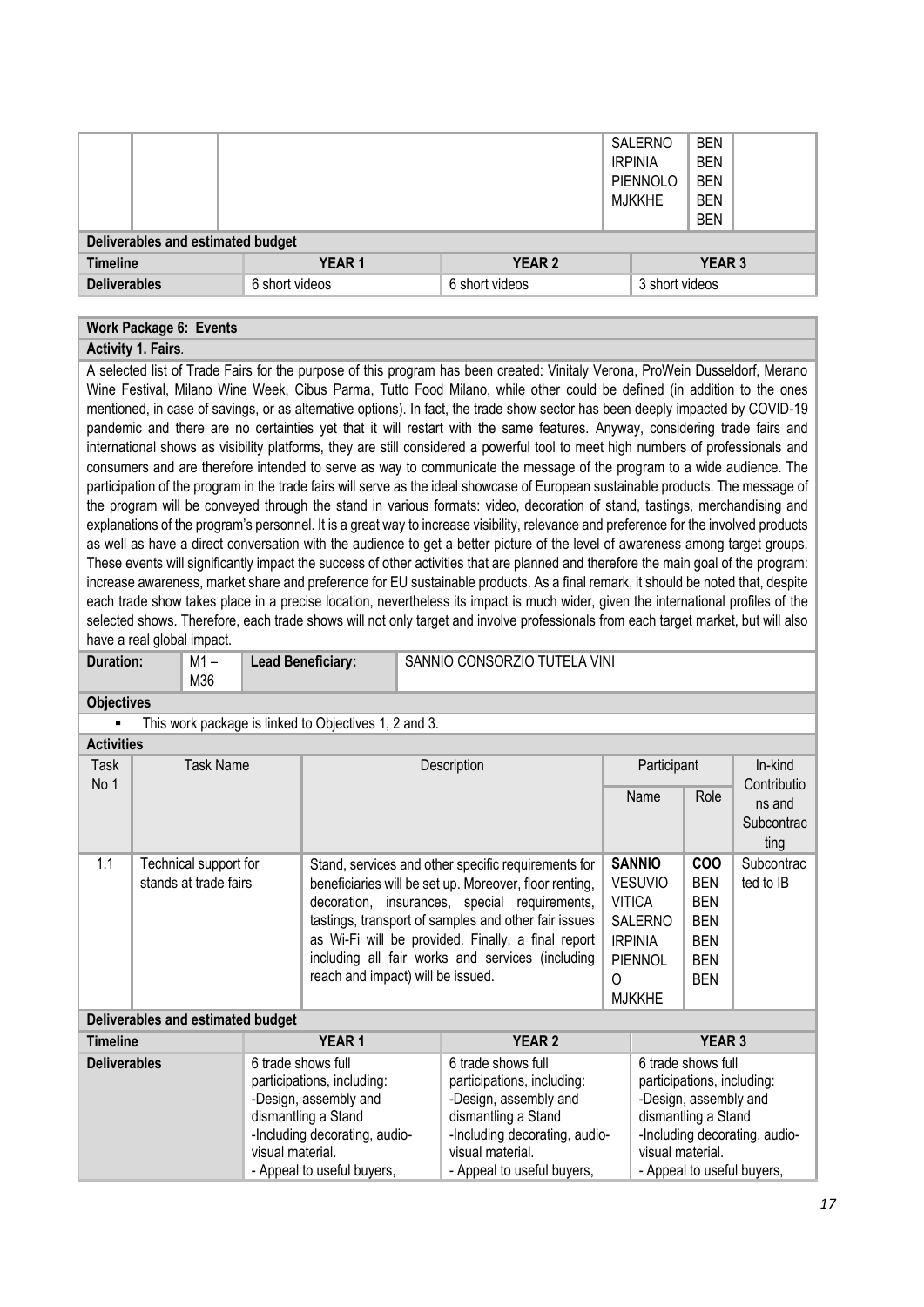| distributors and prescribers. | distributors and prescribers. | distributors and prescribers. |
|-------------------------------|-------------------------------|-------------------------------|
| -A hostess and a translator   | -A hostess and a translator   | A hostess and a translator    |

#### **Work Package 6: Events**

#### **Activity 2: Showrooms, B2B Meetings, Seminars.**

Each year, two international workshops will be organised in Campania, Italy:

. Campania MEDWAYS Forum & Wine day: the Italian basket of PDO/PGI products (and the Hungarian quality cheeses as guests) will be presented to the public in a one-day event focused on the main messages of the campaign.

. Volcanic terroir: from the previous experience of the international Volcanic Wines conference, this event will involve also volcanic food products, such as Pomodorino del Piennolo PDO. The idea is to gather professionals thanks to the great interest towards volcanic products which in the last years has been on the rise. Volcanic products have distinctive features that appeal to the taste of the public and their link with the production area is even more marked than for other PDOs. Moreover, as mentioned in section 1.1, volcanic soil is one of the elements that needs to be accurately managed under the aspect of the general sustainability of the production, especially due to the climate change.

Both events will consist in lectures, seminars, roundtables and tasting sessions.

An attendance of 55 professional guests per event is expected. Guests will be from each target group and from all the target markets. In addition to the professional attendance, tasting sessions open to the general public will be added to the program, thus improving the impact also among end consumers. Moreover, seminars and workshops will be streamed in order to reach a wider audience among professional target groups.

Linked to this activity, outdoor ADVs will be provided.

| Duration: | M1 – | <b>Lead Beneficiary:</b> | SANNIO CONSORZIO TUTELA VINI |
|-----------|------|--------------------------|------------------------------|
|           | M36  |                          |                              |

#### **Objectives**

■ This work package is linked to Objectives 1, 2 and 3.

| <b>Activities</b>                                |                                   |                                                                                                                                                                     |                                                                 |                                          |                |                          |                              |  |
|--------------------------------------------------|-----------------------------------|---------------------------------------------------------------------------------------------------------------------------------------------------------------------|-----------------------------------------------------------------|------------------------------------------|----------------|--------------------------|------------------------------|--|
| Task<br>No <sub>2</sub>                          | Task Name                         | Description                                                                                                                                                         |                                                                 |                                          | Participant    |                          | In-kind<br>Contributio       |  |
|                                                  |                                   |                                                                                                                                                                     |                                                                 |                                          | Name           | Role                     | ns and<br>Subcontrac<br>ting |  |
| 6.2.1                                            | Technical                         |                                                                                                                                                                     | Services and other specific requirements for beneficiaries will |                                          |                | <b>COO</b>               | Subcontrac                   |  |
|                                                  | support                           | be set up. Moreover, room renting, decoration, insurances,                                                                                                          |                                                                 |                                          | <b>VESUVIO</b> | <b>BEN</b><br><b>BEN</b> | ted to IB                    |  |
|                                                  |                                   | special requirements, tastings, transport of samples and other<br><b>VITICA</b><br>fair issues as Wi-Fi will be provided. Finally, a final report<br><b>SALERNO</b> |                                                                 |                                          | <b>BEN</b>     |                          |                              |  |
|                                                  |                                   |                                                                                                                                                                     | including all works and services (including reach and impact)   |                                          |                | <b>BEN</b>               |                              |  |
|                                                  |                                   | will be issued.                                                                                                                                                     |                                                                 | <b>IRPINIA</b><br><b>PIENNOL</b>         |                | <b>BEN</b>               |                              |  |
|                                                  |                                   |                                                                                                                                                                     |                                                                 | 0                                        |                |                          |                              |  |
|                                                  | Deliverables and estimated budget |                                                                                                                                                                     |                                                                 |                                          |                |                          |                              |  |
| <b>Timeline</b><br><b>YEAR 2</b><br><b>YEAR1</b> |                                   |                                                                                                                                                                     |                                                                 |                                          | <b>YEAR 3</b>  |                          |                              |  |
| Doliverables                                     |                                   |                                                                                                                                                                     | ົ<br>Cominare<br>Ω                                              | റ<br><i>Morkchon</i><br>Cominare<br>- 92 |                |                          | <i>Morkchon</i>              |  |

| <b>Deliverables</b> | 2 Seminars & Workshop events<br>Report including all information<br>about set up, call for guest,<br>reach and impact. | 2<br>events<br>Report including all information<br>about set up, call for guest,<br>reach and impact. | Seminars & Workshop 2 Seminars & Workshop<br>events<br>all<br>Report<br>including<br>information about set up, call<br>for guest, reach and impact. |
|---------------------|------------------------------------------------------------------------------------------------------------------------|-------------------------------------------------------------------------------------------------------|-----------------------------------------------------------------------------------------------------------------------------------------------------|
|---------------------|------------------------------------------------------------------------------------------------------------------------|-------------------------------------------------------------------------------------------------------|-----------------------------------------------------------------------------------------------------------------------------------------------------|

### **Work Package 6: Events**

**Activity 3: Restaurant weeks.**

Consumers will have the opportunity to try and taste the quality products of the project partners in the main restaurants involved in the activities in the main cities of the destination countries. Special recipes paired with high-quality wines, created in each restaurant, will be used to raise consumer awareness of EU agri-food production methods, their sustainability and quality standards.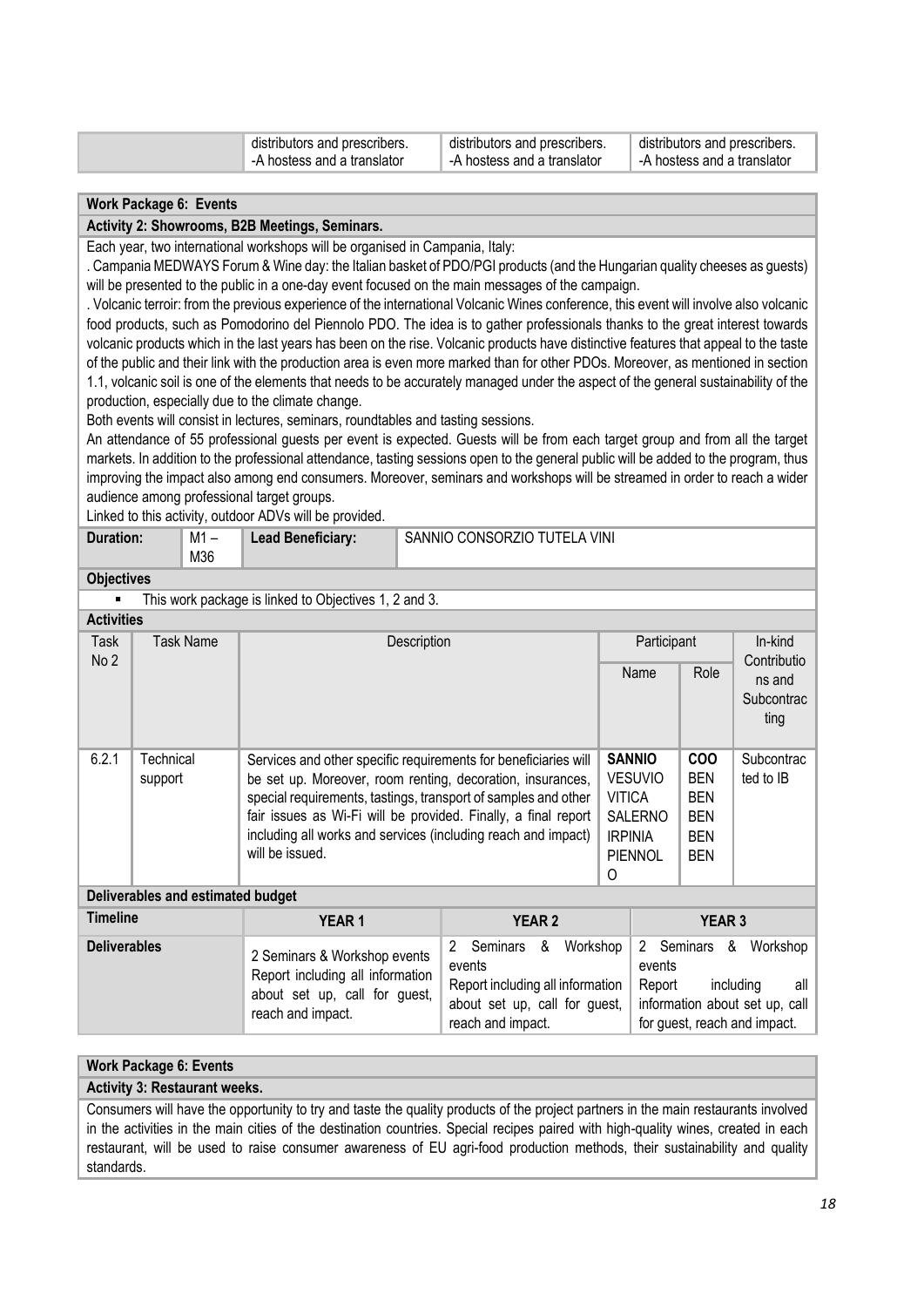Once the partnerships are defined, the annual restaurant week campaign will develop in several successive stages: - Specific press releases (aimed at B2B and B2C media), dedicated for the restaurant week will inform the media about the activity (included in the Ongoing PR activity).

- Development of the restaurant week: depending on the restaurants involved, the restaurant week can vary in its implementation, however respecting these conditions: each restaurant must include at least 3 items among those promoted by the proposing organizations, each restaurant must guarantee the promotion for at least one week, the restaurant must endure to provide adequate visibility to the products and to the main sustainability message.

| <b>Duration:</b> | M1 – | <b>Lead Beneficiary:</b> | SANNIO CONSORZIO TUTELA VINI |
|------------------|------|--------------------------|------------------------------|
|                  | M36  |                          |                              |

#### **Objectives**

■ This work package is linked to Objectives 1, 2 and 3. **Activities** 

| Task<br>Task Name<br>Description<br>Participant<br>In-kind<br>No 3<br>Contributio<br>Role<br>Name<br>ns and<br>Subcontrac<br>ting<br>6.3.1<br><b>SANNIO</b><br>CO<br>Subcontrac<br>Partnership<br>Restaurants in the target markets will be selected according to<br><b>VESUVIO</b><br>definition<br>0<br>ted to IB<br>their locations (main cities or touristic locations will be<br>preferred) and to their positioning. Specific target are those<br><b>VITICA</b><br><b>BEN</b><br>restaurants/bars with medium-high positioning, where clients<br><b>BEN</b><br><b>SALERNO</b><br>are more eager to discover new quality products.<br><b>IRPINIA</b><br><b>BEN</b><br>6.3.2<br>PIENNOLO<br>Technical<br><b>BEN</b><br>Includes: management and organization of the partnership<br>with logistics costs for products and promotional materials.<br><b>BEN</b><br>support |  |
|------------------------------------------------------------------------------------------------------------------------------------------------------------------------------------------------------------------------------------------------------------------------------------------------------------------------------------------------------------------------------------------------------------------------------------------------------------------------------------------------------------------------------------------------------------------------------------------------------------------------------------------------------------------------------------------------------------------------------------------------------------------------------------------------------------------------------------------------------------------------------|--|
|                                                                                                                                                                                                                                                                                                                                                                                                                                                                                                                                                                                                                                                                                                                                                                                                                                                                              |  |
|                                                                                                                                                                                                                                                                                                                                                                                                                                                                                                                                                                                                                                                                                                                                                                                                                                                                              |  |
|                                                                                                                                                                                                                                                                                                                                                                                                                                                                                                                                                                                                                                                                                                                                                                                                                                                                              |  |
|                                                                                                                                                                                                                                                                                                                                                                                                                                                                                                                                                                                                                                                                                                                                                                                                                                                                              |  |
|                                                                                                                                                                                                                                                                                                                                                                                                                                                                                                                                                                                                                                                                                                                                                                                                                                                                              |  |
|                                                                                                                                                                                                                                                                                                                                                                                                                                                                                                                                                                                                                                                                                                                                                                                                                                                                              |  |
|                                                                                                                                                                                                                                                                                                                                                                                                                                                                                                                                                                                                                                                                                                                                                                                                                                                                              |  |
|                                                                                                                                                                                                                                                                                                                                                                                                                                                                                                                                                                                                                                                                                                                                                                                                                                                                              |  |
|                                                                                                                                                                                                                                                                                                                                                                                                                                                                                                                                                                                                                                                                                                                                                                                                                                                                              |  |
|                                                                                                                                                                                                                                                                                                                                                                                                                                                                                                                                                                                                                                                                                                                                                                                                                                                                              |  |
|                                                                                                                                                                                                                                                                                                                                                                                                                                                                                                                                                                                                                                                                                                                                                                                                                                                                              |  |
| Also, a final report including all works and services, included                                                                                                                                                                                                                                                                                                                                                                                                                                                                                                                                                                                                                                                                                                                                                                                                              |  |
| reach and impact.                                                                                                                                                                                                                                                                                                                                                                                                                                                                                                                                                                                                                                                                                                                                                                                                                                                            |  |
| Deliverables and estimated budget                                                                                                                                                                                                                                                                                                                                                                                                                                                                                                                                                                                                                                                                                                                                                                                                                                            |  |
| <b>YEAR1</b><br><b>YEAR 2</b><br><b>Timeline</b><br><b>YEAR 3</b>                                                                                                                                                                                                                                                                                                                                                                                                                                                                                                                                                                                                                                                                                                                                                                                                            |  |
| <b>Deliverables</b><br>2 restaurant campaigns<br>2 restaurant campaigns<br>2 restaurant campaigns                                                                                                                                                                                                                                                                                                                                                                                                                                                                                                                                                                                                                                                                                                                                                                            |  |
| 4 weeks of promotion<br>4 weeks of promotion<br>4 weeks of promotion                                                                                                                                                                                                                                                                                                                                                                                                                                                                                                                                                                                                                                                                                                                                                                                                         |  |
| 8 restaurants involved<br>8 restaurants involved<br>8 restaurants involved                                                                                                                                                                                                                                                                                                                                                                                                                                                                                                                                                                                                                                                                                                                                                                                                   |  |

### **Work Package 6: Events**

### **Activity 5. Study trips.**

This study trip activity, will allow to welcome 5/10 trade and press operators in the production areas of the DO products object of the promotion. The program will include technical and educational presentations, tastings and presentations. Guests will experience the uniqueness and singularity of the products and understand them as the result of local terroir, soil, climate, varieties and know-how. They will witness the quality control performed during PDO certification, as well as all the specifications and standards required to obtain the PDO quality mark. All those elements, as already explained, are strongly linked with the sustainability theme and the study visits will enable guests to really discover the sustainability effort and impact provided by beneficiaries (also thanks to the specific projects mentioned as premise).

| <b>Duration:</b> | M1 – | Lead Beneficiary: | SANNIO CONSORZIO TUTELA VINI |
|------------------|------|-------------------|------------------------------|
|                  | M36  |                   |                              |

#### **Objectives**

This work package is linked to Objectives 1, 2 and 3.

| <b>Activities</b> |
|-------------------|
|                   |

| <b>Task</b><br>No 5 | Task Name                   | Description                                                                                                               | Participant              | In-kind<br>Contributio |                              |
|---------------------|-----------------------------|---------------------------------------------------------------------------------------------------------------------------|--------------------------|------------------------|------------------------------|
|                     |                             |                                                                                                                           | Name                     | Role                   | ns and<br>Subcontrac<br>ting |
| 6.5.1               | Study trips<br>calendar and | Each year, list of guests for the study trips and a detailed<br>calendar will be drafted. Press representatives and trade | SANNIO<br><b>VESUVIO</b> | <b>CO</b><br>0         | Subcontrac<br>ted to IB      |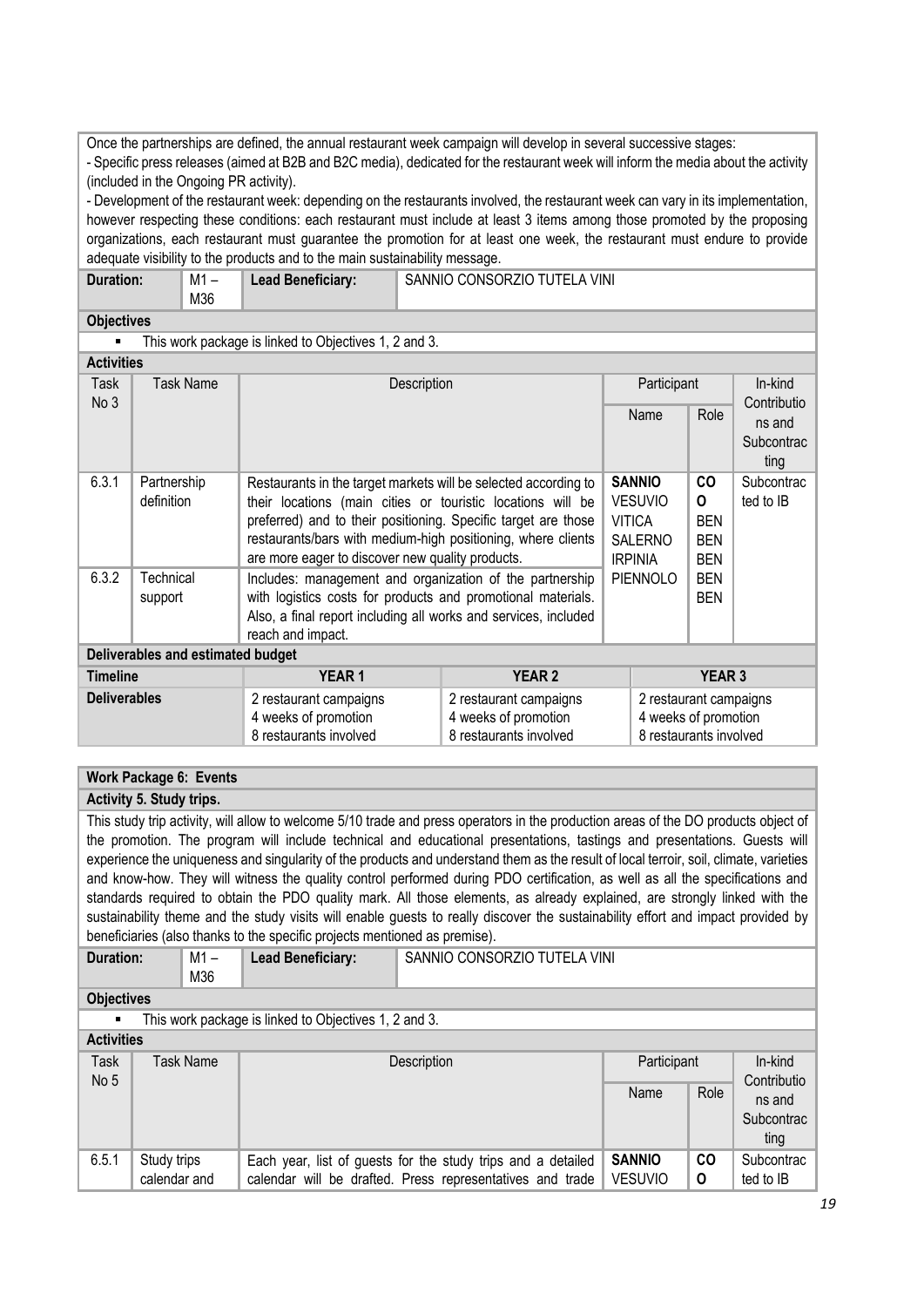|                                   | guests<br>selection  | professionals will be hosted in production areas with two<br>separated trips, in order to                                                                                                                                                                                                                                                                                                                               |                                                | <b>VITICA</b><br><b>SALERNO</b>        | <b>BEN</b><br><b>BEN</b>                       |  |  |
|-----------------------------------|----------------------|-------------------------------------------------------------------------------------------------------------------------------------------------------------------------------------------------------------------------------------------------------------------------------------------------------------------------------------------------------------------------------------------------------------------------|------------------------------------------------|----------------------------------------|------------------------------------------------|--|--|
| 6.5.2                             | Technical<br>support | Services and other specific requirements for beneficiaries will<br>be set up. Moreover, travel and subsistence costs, transport,<br>room renting, decoration, insurances, special requirements,<br>tastings, catering, equipment, transport of samples and other<br>technical requirement will be provided. Finally, a final report<br>including all works and services (including reach and impact)<br>will be issued. | <b>IRPINIA</b><br><b>PIENNOLO</b>              | <b>BEN</b><br><b>BEN</b><br><b>BEN</b> |                                                |  |  |
| Deliverables and estimated budget |                      |                                                                                                                                                                                                                                                                                                                                                                                                                         |                                                |                                        |                                                |  |  |
| Timeline                          |                      | <b>YEAR1</b>                                                                                                                                                                                                                                                                                                                                                                                                            | <b>YEAR 2</b>                                  |                                        | <b>YEAR 3</b>                                  |  |  |
| <b>Deliverables</b>               |                      | 1 press tour<br>1 tour for trade professionals                                                                                                                                                                                                                                                                                                                                                                          | 1 press tour<br>1 tour for trade professionals |                                        | 1 press tour<br>1 tour for trade professionals |  |  |

### **Work Package 6: Events**

**Activity 6. Other events** 

In order to expand the influence of the campaign, 1 annual walk around tasting will be organized to introduce the products of the campaign and make them better known to the target audience (journalists, professionals, sommeliers, bloggers and influencers related to the food and wine sector). The idea is to organise this event each year in a different country, between the non-origin countries (Germany, Denmark, Sweden). Guests will be selected among target groups in accordance with the global PR office, in order to invite the most relevant professionals for the campaign and maximise the overall impact.

| Duration: | M1 – | <b>Lead Beneficiary:</b> | SANNIO CONSORZIO TUTELA VINI |
|-----------|------|--------------------------|------------------------------|
|           | M36  |                          |                              |

### **Objectives**

■ This work package is linked to Objectives 1, 2 and 3. **Activities** 

| ACTIVITIES          |                                                         |                                                                                                                                                                                                                                                                                                                                                                                                                                                                                                                                                                                                                                                                                                                                                                                                                                                                                                                                                                                 |                                                                                                                    |                                                                                  |                         |
|---------------------|---------------------------------------------------------|---------------------------------------------------------------------------------------------------------------------------------------------------------------------------------------------------------------------------------------------------------------------------------------------------------------------------------------------------------------------------------------------------------------------------------------------------------------------------------------------------------------------------------------------------------------------------------------------------------------------------------------------------------------------------------------------------------------------------------------------------------------------------------------------------------------------------------------------------------------------------------------------------------------------------------------------------------------------------------|--------------------------------------------------------------------------------------------------------------------|----------------------------------------------------------------------------------|-------------------------|
| <b>Task</b><br>No 6 | <b>Task Name</b>                                        | Description                                                                                                                                                                                                                                                                                                                                                                                                                                                                                                                                                                                                                                                                                                                                                                                                                                                                                                                                                                     | Participant                                                                                                        | In-kind<br>Contributio                                                           |                         |
|                     |                                                         |                                                                                                                                                                                                                                                                                                                                                                                                                                                                                                                                                                                                                                                                                                                                                                                                                                                                                                                                                                                 | Name                                                                                                               | Role                                                                             | ns and                  |
|                     |                                                         |                                                                                                                                                                                                                                                                                                                                                                                                                                                                                                                                                                                                                                                                                                                                                                                                                                                                                                                                                                                 |                                                                                                                    |                                                                                  | Subcontrac              |
|                     |                                                         |                                                                                                                                                                                                                                                                                                                                                                                                                                                                                                                                                                                                                                                                                                                                                                                                                                                                                                                                                                                 |                                                                                                                    |                                                                                  | ting                    |
| 6.6.1               | Annual walk<br>around tasting -<br>Technical<br>support | Services and other specific requirements for beneficiaries will<br>be set up. Moreover, room renting, decoration, insurances,<br>special requirements, tastings, catering, equipment for<br>projections, transport of samples and other technical<br>requirements as Wi-Fi will be provided. Finally, a final report<br>including all works and services (including reach and impact)<br>will be issued.                                                                                                                                                                                                                                                                                                                                                                                                                                                                                                                                                                        | <b>SANNIO</b><br>PIENNOL<br>$\Omega$                                                                               | <b>COO</b><br><b>BEN</b>                                                         | Subcontrac<br>ted to IB |
| 6.6.2               | <b>MEDWAYS</b><br>academy                               | Based on the findings of the positioning study carried out in<br>activity 8.1, the educational program of the MEDWAYS<br>academy (to be held in Italy starting for Year 2) will be defined,<br>the more aligned possible to the new consumption habits.<br>During the first year of activity the main target will be the Italian<br>market, but professionals from other target markets will be<br>progressively involved in the academy. Educational program<br>will take place in Campania, the production area of the Italian<br>partners involved in the activity, therefore the link between<br>production and territories will be further reinforced.<br>The academy will consist in a week long of seminars,<br>workshops, tastings and visits to the producers, to discover the<br>multifaceted MEDWAYS basket of products and its approach<br>to sustainability. Hungarian producers will be hosted by the<br>local producers to reinforce the cross-country approach. | <b>SANNIO</b><br><b>VESUVIO</b><br><b>VITICA</b><br><b>SALERNO</b><br><b>IRPINIA</b><br><b>PIENNOL</b><br>$\Omega$ | <b>COO</b><br><b>BEN</b><br><b>BEN</b><br><b>BEN</b><br><b>BEN</b><br><b>BEN</b> | Subcontrac<br>ted to IB |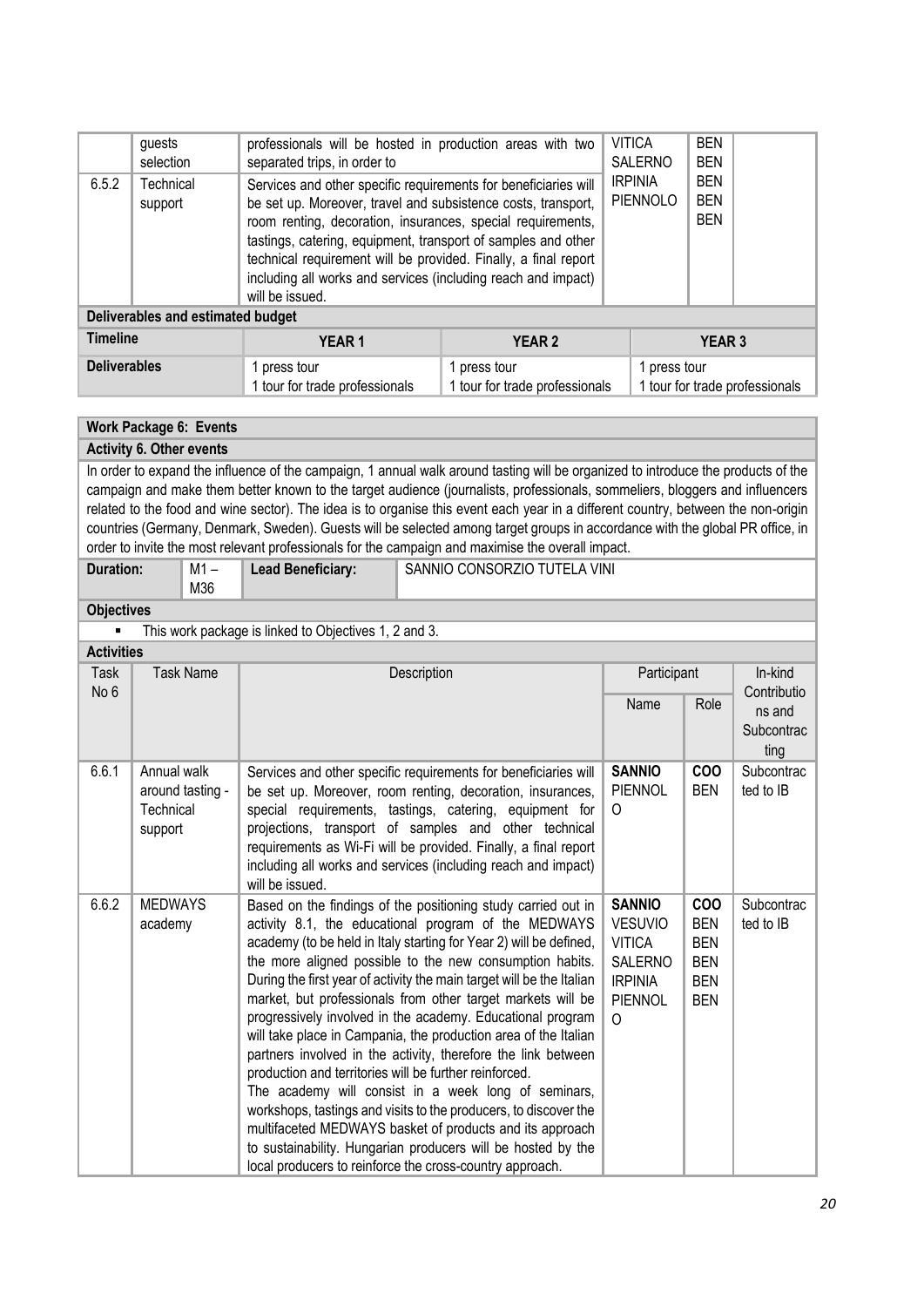|                                                                                                                                                                                                                                                                                                                                                                                                                                |                            |                                   | The cost of this activity will include: cost of the partnership with<br>the school or association, speaker for the events, event<br>organization and logistics, shipping cost.                                                                                                                                                                                                                                          |                                                                                                                                                 |                                                                                                                                                                                                                                                                                                                                                                                      |                                                                                                                                                                                                    |                                                                                                                                                 |               |                         |
|--------------------------------------------------------------------------------------------------------------------------------------------------------------------------------------------------------------------------------------------------------------------------------------------------------------------------------------------------------------------------------------------------------------------------------|----------------------------|-----------------------------------|-------------------------------------------------------------------------------------------------------------------------------------------------------------------------------------------------------------------------------------------------------------------------------------------------------------------------------------------------------------------------------------------------------------------------|-------------------------------------------------------------------------------------------------------------------------------------------------|--------------------------------------------------------------------------------------------------------------------------------------------------------------------------------------------------------------------------------------------------------------------------------------------------------------------------------------------------------------------------------------|----------------------------------------------------------------------------------------------------------------------------------------------------------------------------------------------------|-------------------------------------------------------------------------------------------------------------------------------------------------|---------------|-------------------------|
|                                                                                                                                                                                                                                                                                                                                                                                                                                |                            | Deliverables and estimated budget |                                                                                                                                                                                                                                                                                                                                                                                                                         |                                                                                                                                                 |                                                                                                                                                                                                                                                                                                                                                                                      |                                                                                                                                                                                                    |                                                                                                                                                 |               |                         |
| <b>Timeline</b>                                                                                                                                                                                                                                                                                                                                                                                                                |                            |                                   | <b>YEAR1</b>                                                                                                                                                                                                                                                                                                                                                                                                            |                                                                                                                                                 | <b>YEAR 2</b>                                                                                                                                                                                                                                                                                                                                                                        |                                                                                                                                                                                                    |                                                                                                                                                 | <b>YEAR 3</b> |                         |
| <b>Deliverables</b>                                                                                                                                                                                                                                                                                                                                                                                                            |                            |                                   | 1 walkaround MEDWAYS<br>tasting                                                                                                                                                                                                                                                                                                                                                                                         | 1 walkaround MEDWAYS<br>tasting<br>1 MEDWAYS academy<br>program                                                                                 |                                                                                                                                                                                                                                                                                                                                                                                      |                                                                                                                                                                                                    | 1 walkaround MEDWAYS<br>tasting<br>1 MEDWAYS academy<br>program                                                                                 |               |                         |
|                                                                                                                                                                                                                                                                                                                                                                                                                                |                            |                                   |                                                                                                                                                                                                                                                                                                                                                                                                                         |                                                                                                                                                 |                                                                                                                                                                                                                                                                                                                                                                                      |                                                                                                                                                                                                    |                                                                                                                                                 |               |                         |
|                                                                                                                                                                                                                                                                                                                                                                                                                                | <b>Work Package 7: POS</b> |                                   |                                                                                                                                                                                                                                                                                                                                                                                                                         |                                                                                                                                                 |                                                                                                                                                                                                                                                                                                                                                                                      |                                                                                                                                                                                                    |                                                                                                                                                 |               |                         |
|                                                                                                                                                                                                                                                                                                                                                                                                                                |                            | <b>Activity 1. Tasting Days.</b>  |                                                                                                                                                                                                                                                                                                                                                                                                                         |                                                                                                                                                 |                                                                                                                                                                                                                                                                                                                                                                                      |                                                                                                                                                                                                    |                                                                                                                                                 |               |                         |
| Each year, information and promotion events of European sustainable products and EU quality schemes will be organized through<br>the presentation and tasting of partners' products. These activities will be carried out within selected sales channels on trade<br>(Ho.Re.Ca.) and off trade of high attendance of millennials and foodies, in particularly fashionable areas of the main cities of the<br>target countries. |                            |                                   |                                                                                                                                                                                                                                                                                                                                                                                                                         |                                                                                                                                                 |                                                                                                                                                                                                                                                                                                                                                                                      |                                                                                                                                                                                                    |                                                                                                                                                 |               |                         |
| <b>Duration:</b>                                                                                                                                                                                                                                                                                                                                                                                                               |                            | $M1 -$<br>M36                     | <b>Lead Beneficiary:</b>                                                                                                                                                                                                                                                                                                                                                                                                |                                                                                                                                                 | SANNIO CONSORZIO TUTELA VINI                                                                                                                                                                                                                                                                                                                                                         |                                                                                                                                                                                                    |                                                                                                                                                 |               |                         |
| <b>Objectives</b>                                                                                                                                                                                                                                                                                                                                                                                                              |                            |                                   |                                                                                                                                                                                                                                                                                                                                                                                                                         |                                                                                                                                                 |                                                                                                                                                                                                                                                                                                                                                                                      |                                                                                                                                                                                                    |                                                                                                                                                 |               |                         |
| This work package is linked to Objectives 1, 2 and 3.                                                                                                                                                                                                                                                                                                                                                                          |                            |                                   |                                                                                                                                                                                                                                                                                                                                                                                                                         |                                                                                                                                                 |                                                                                                                                                                                                                                                                                                                                                                                      |                                                                                                                                                                                                    |                                                                                                                                                 |               |                         |
| <b>Activities</b>                                                                                                                                                                                                                                                                                                                                                                                                              |                            |                                   |                                                                                                                                                                                                                                                                                                                                                                                                                         |                                                                                                                                                 |                                                                                                                                                                                                                                                                                                                                                                                      |                                                                                                                                                                                                    |                                                                                                                                                 |               |                         |
| <b>Task Name</b><br>Task                                                                                                                                                                                                                                                                                                                                                                                                       |                            |                                   | Description                                                                                                                                                                                                                                                                                                                                                                                                             |                                                                                                                                                 |                                                                                                                                                                                                                                                                                                                                                                                      | Participant                                                                                                                                                                                        |                                                                                                                                                 |               | Subcontrac              |
| No 1                                                                                                                                                                                                                                                                                                                                                                                                                           |                            |                                   |                                                                                                                                                                                                                                                                                                                                                                                                                         |                                                                                                                                                 |                                                                                                                                                                                                                                                                                                                                                                                      |                                                                                                                                                                                                    | Name                                                                                                                                            | Role          | ting                    |
| 7.1.1                                                                                                                                                                                                                                                                                                                                                                                                                          |                            | Strategic plan                    | campaign.                                                                                                                                                                                                                                                                                                                                                                                                               |                                                                                                                                                 | Each year, a strategic plan for POS promotion will be drafted.<br>This annual activity is required in order to grant the best<br>alignment of the POS promo to the market needs and to the<br>other promotional activities of the MEDWAYS campaign.<br>Therefore, partnerships and calendar of tasting days will be<br>defined in such a way to multiply the visibility of the whole | <b>SANNIO</b><br>CO<br><b>VESUVIO</b><br>0<br><b>VITICA</b><br><b>BEN</b><br><b>SALERNO</b><br><b>BEN</b><br><b>IRPINIA</b><br><b>BEN</b><br>PIENNOLO<br><b>BEN</b><br><b>MJKKHE</b><br><b>BEN</b> |                                                                                                                                                 |               | Subcontrac<br>ted to IB |
| 7.1.2                                                                                                                                                                                                                                                                                                                                                                                                                          | Technical<br>support       |                                   | Services and other specific requirements for beneficiaries will<br><b>BEN</b><br>be set up. It covers management of the partnerships with the<br>Point of Sales, selection of venues, technical organisation,<br>management of products/materials/consumable logistics,<br>global management and follow-up. Finally, a final report<br>including all works and services (including reach and impact)<br>will be issued. |                                                                                                                                                 |                                                                                                                                                                                                                                                                                                                                                                                      |                                                                                                                                                                                                    |                                                                                                                                                 |               |                         |
|                                                                                                                                                                                                                                                                                                                                                                                                                                |                            | Deliverables and estimated budget |                                                                                                                                                                                                                                                                                                                                                                                                                         |                                                                                                                                                 |                                                                                                                                                                                                                                                                                                                                                                                      |                                                                                                                                                                                                    |                                                                                                                                                 |               |                         |
| <b>Timeline</b>                                                                                                                                                                                                                                                                                                                                                                                                                |                            |                                   | YEAR <sub>1</sub>                                                                                                                                                                                                                                                                                                                                                                                                       |                                                                                                                                                 | <b>YEAR 2</b>                                                                                                                                                                                                                                                                                                                                                                        |                                                                                                                                                                                                    |                                                                                                                                                 | YEAR 3        |                         |
| <b>Deliverables</b>                                                                                                                                                                                                                                                                                                                                                                                                            |                            |                                   | 1 strategic plan for POS<br>promotion<br>5 tasting days campaign<br>9 POS promo partnerships<br>21 days of promotion on the<br>target countries                                                                                                                                                                                                                                                                         | 1 strategic plan for POS<br>promotion<br>5 tasting days campaign<br>9 POS promo partnerships<br>21 days of promotion on the<br>target countries |                                                                                                                                                                                                                                                                                                                                                                                      |                                                                                                                                                                                                    | 1 strategic plan for POS<br>promotion<br>5 tasting days campaign<br>9 POS promo partnerships<br>21 days of promotion on the<br>target countries |               |                         |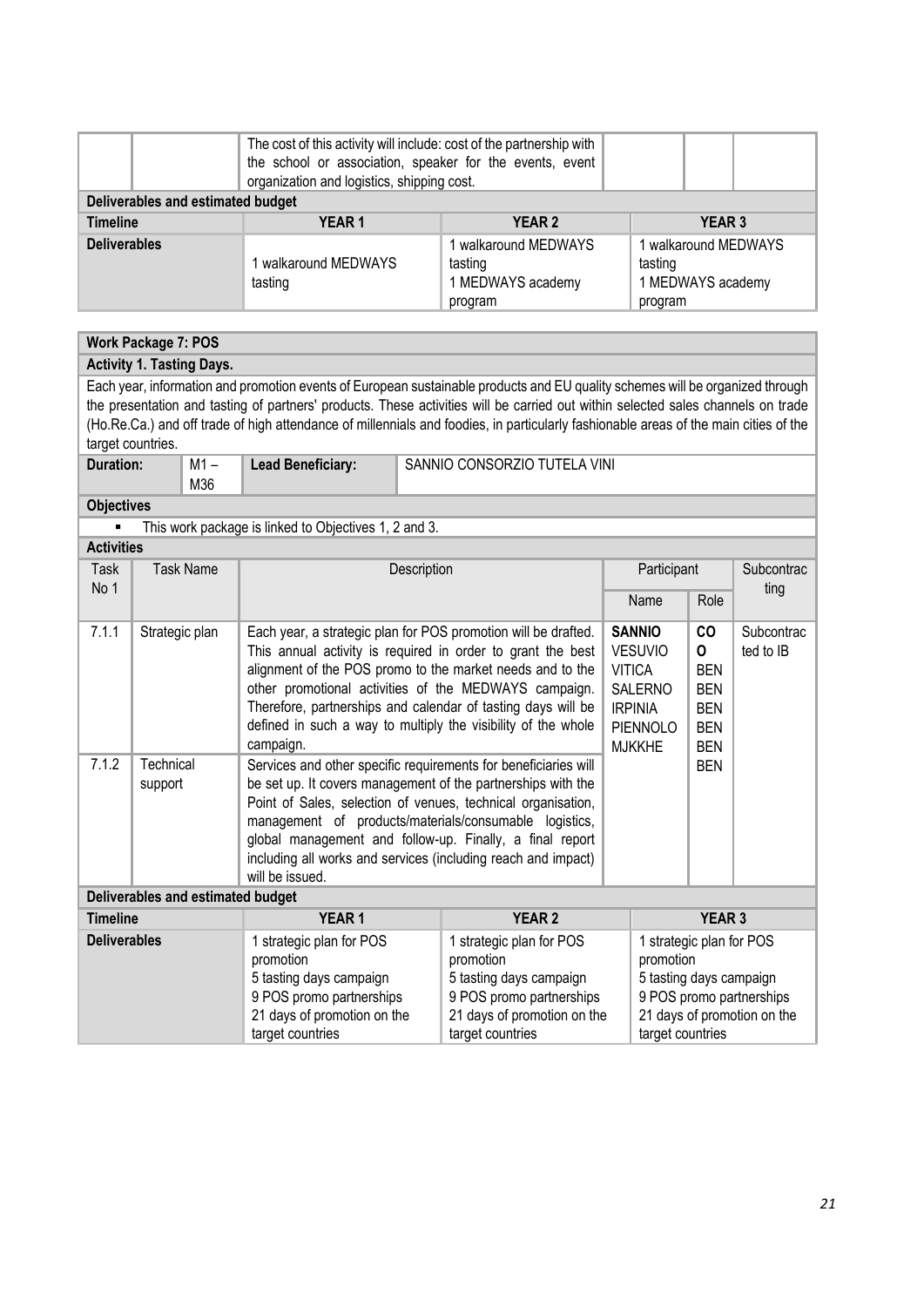# 5. Obligations of the evaluation body

# a. Reporting & Invoicing

Upon completion of each of the planned activities, the evaluation body is responsible for presenting an annual report providing at least all the information requested by REA and, in addition to that, all the others mentioned in the technical offer.

Requests for payment must be presented to the beneficiaries accompanied by the invoice. The payments will be made by the beneficiaries by bank transfer to the account of the evaluation body.

# b. Controls

An agreement will be signed between the beneficiaries and the evaluation body, transposing to this contract the main rules, obligations and procedures provided for in the grant agreement to be signed by the beneficiaries and the REA, establishing penalties in case of non-compliance due to the evaluation body and predefined conditions for resolution of the contract.

Beneficiaries will take on permanent follow-up of execution with the implementing bodies and the evaluation body, exchanging information and intervening on a daily basis

# 6. Participation to the tender

# a. Documents to be submitted

To participate in this tender, the applicant to the "evaluation body" role must submit a proposal for implementation of the "Grants to information provision and promotion measures concerning agricultural products implemented in the Internal Market MEDWAYS\_EU - 101046067", which must include the following elements:

- A request to participate to the tender, signed by the legal representative of the competing agency
- A technical offer prepared as per section 6.b
- A detailed budget proposal prepared as per section 6.c
- An official document released by the State where the agency is located proving the registration in the respective official registry (following the local regulation)
- CVs of the team members involved in the execution of the action

All the documents except for the registration document and the financial statement must be provided in English. Registration document and financial statement may be provided in the language of the competing agency and the evaluation committee may require to provide a free translation in English.

# c. Technical offer

The technical offer must include the following elements:

- a) Company Address, E-mail, Phone, Fax
- b) Contact Person Function, E-mail, Phone, Fax
- c) Presentation and background of the company
- d) Information on the technical competencies and professional capabilities of the company and its team

e) Information on the company capability to perform the evaluation required, the methodology that will be followed and examples of evaluation performed on former programs having similar characteristics to this one as well as similar products on the targeted markets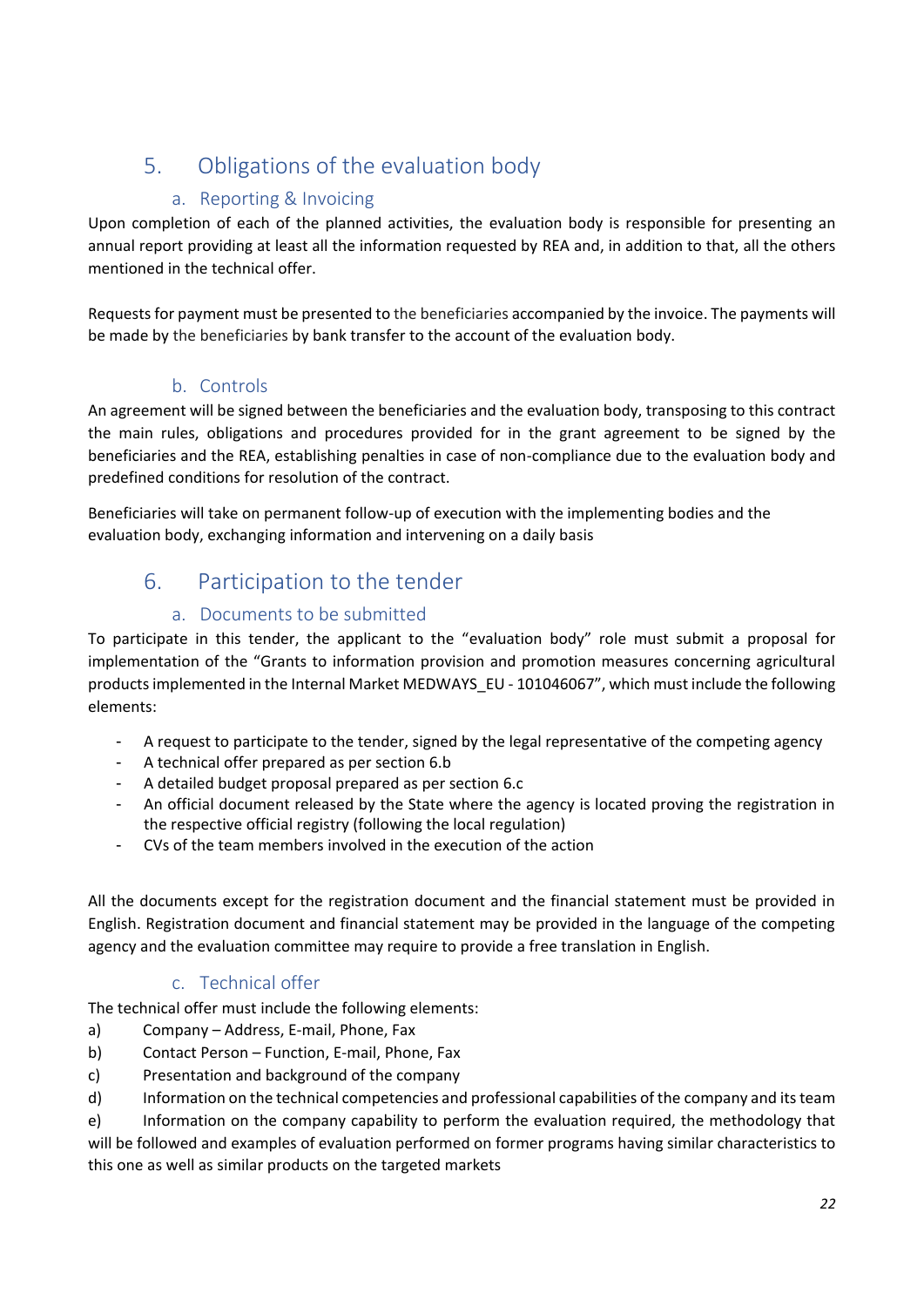- f) Dates, schedules and details of the execution of the evaluations per market/country
- g) Additional comments or suggestions (optional)

The application will be considered invalid if any of the elements from a) to f) is missing.

# d. Detailed budget proposal

The candidate to evaluation body has to submit a budget:

• For each activity

• Showing separately the costs per type of expense (Personnel costs, Costs for subcontracting, Other direct costs – Included travel costs)

A summary of the investment proposed must be provided, using the template below:

| <b>Headings</b>              | Years  | A. Direct personal   B. Direct cost of<br>costs | Subcontracting | C. Other direct<br>costs | <b>TOTAL</b> |
|------------------------------|--------|-------------------------------------------------|----------------|--------------------------|--------------|
| <b>Evaluation of results</b> |        |                                                 |                |                          |              |
|                              | Year 1 |                                                 |                |                          |              |
|                              | Year 2 |                                                 |                |                          |              |
|                              | Year 3 |                                                 |                |                          |              |
| <b>TOTAL</b>                 |        | 0,00                                            | 0,00           | 0,00                     | 0,00         |

*Please note that the overall budget proposal (costs + personnel) must not exceed the fixed maximum amount listed in section 2.d.*

# c. Deadline

The closing date for this tender is **June 15th h. 23.59**.

The documentation must be presented via e-mail, by the closing date and time provided above. Bidders are fully responsible of ensuring that the proposals are delivered to the address provided by the peremptory term fixed by the deadline. Proposals received after the deadline will not be considered for evaluation.

The proposals must be sent to the following email address:

## **direttore@sanniodop.com**

The message must present as subject:

**TENDER FOR EVALUATION BODY OF THE GRANTS TO INFORMATION PROVISION AND PROMOTION MEASURES CONCERNING AGRICULTURAL PRODUCTS IMPLEMENTED IN THE INTERNAL MARKET (MEDWAYS\_EU – 101046067)**

Proposals received in different ways form the one described above will be discarded and not considered for evaluation.

For any request of clarification proposing agencies may send an email to direttore@sanniodop.com

All the requests for information must be sent before June 13th, h 16.30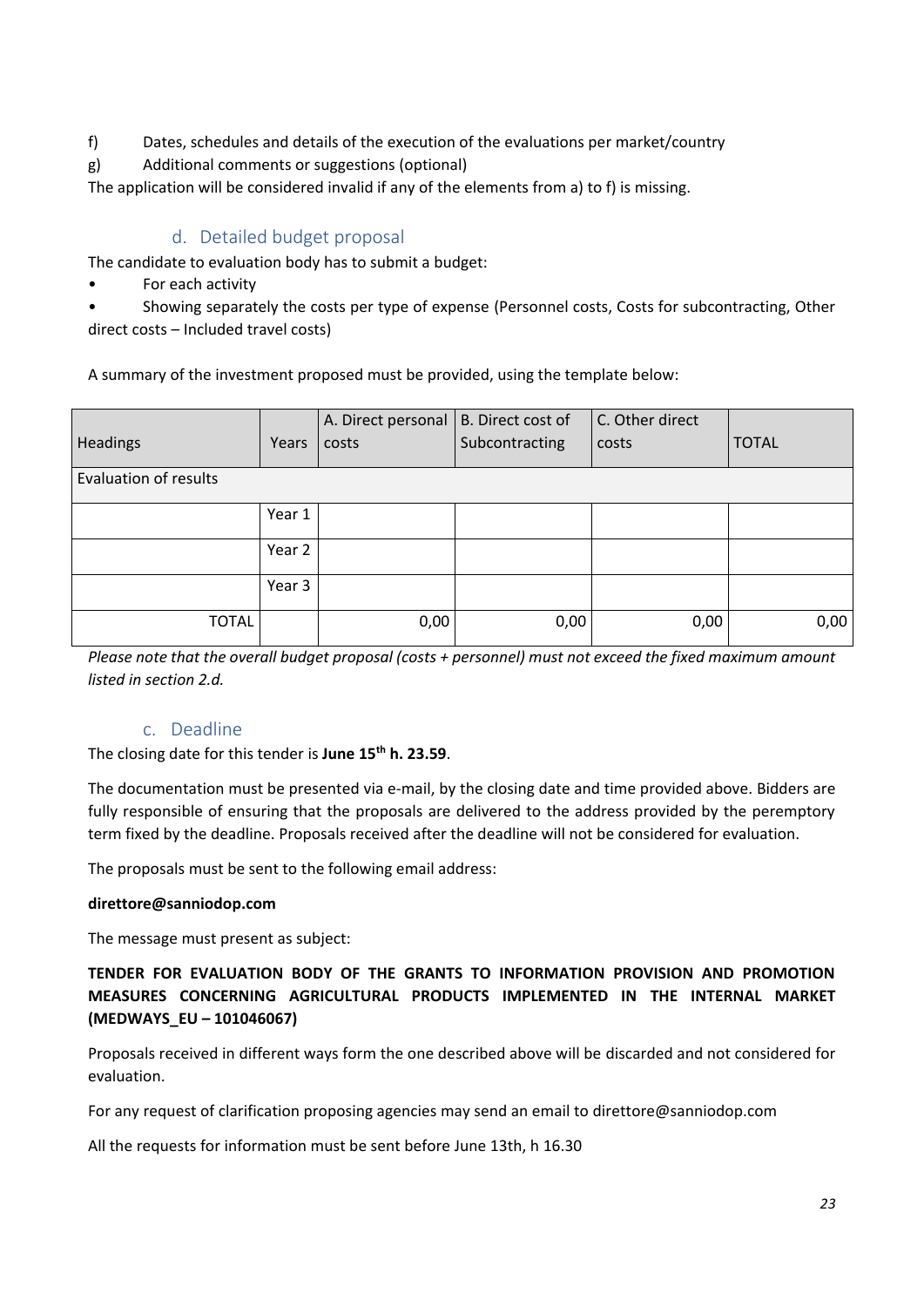# d. Evaluation criteria

The proposals will be analyzed and evaluated by the beneficiaries in order to identify the most competitive proposal in terms of value for money. Therefore, the following criteria will be evaluated jointly:

- Quality of the technical offer (85 points maximum)
- Competitive budget proposal (15 points maximum)

The following criteria and sub criteria are defined for the evaluation:

| <b>TECHNICAL OFFER: 85 POINTS MAXIMUM</b>                                            |                                                                                                                                                                                                                                                                                                    |                 |  |  |
|--------------------------------------------------------------------------------------|----------------------------------------------------------------------------------------------------------------------------------------------------------------------------------------------------------------------------------------------------------------------------------------------------|-----------------|--|--|
| <b>Criterion</b>                                                                     | Sub criteria                                                                                                                                                                                                                                                                                       | <b>Maximum</b>  |  |  |
|                                                                                      |                                                                                                                                                                                                                                                                                                    | score           |  |  |
| 1. QUALITY AND<br><b>FEASABILITY OF THE</b><br><b>PROPOSED</b><br><b>METHODOLOGY</b> | Quality of the work group dedicated to the project management<br>activity (CV evaluation of the dedicated work group)                                                                                                                                                                              | Up to 15 points |  |  |
|                                                                                      | Adequacy of planning in terms of consistency with the objectives<br>and the planned promotional activities: in particular, quality of the<br>proposed methodology in terms of data collection tools, sample<br>definition and sample significance, quality of the survey collection<br>methodology | Up to 15 points |  |  |
|                                                                                      | <b>Maximum score</b>                                                                                                                                                                                                                                                                               | 30              |  |  |
| 2. PREVIOUS<br><b>EXPERIENCES</b>                                                    | Previous experiences in evaluation of similar projects: in particular,<br>experiences in terms of same products and/or same target markets<br>and/or same funding source                                                                                                                           | Up to 25 points |  |  |
|                                                                                      | Previous experiences in collecting direct surveys: in particular,<br>experiences in terms of same products and/or same target markets                                                                                                                                                              | Up to 20 points |  |  |
|                                                                                      | <b>Maximum score</b>                                                                                                                                                                                                                                                                               | 45              |  |  |
| 3. PROPOSED SET OF<br><b>INDICATORS</b>                                              | Adequacy of the proposed set of indicators in terms of consistency<br>with the objectives and the planned promotional activities                                                                                                                                                                   | Up to 10 points |  |  |
|                                                                                      | <b>Maximum score</b>                                                                                                                                                                                                                                                                               | 10              |  |  |

The commission will evaluate every technical offer assigning a qualitative score to each sub criterion based on the following table:

| not detectable      |     |
|---------------------|-----|
| irrelevant          | 0,1 |
| nearly sufficient   | 0,2 |
| sufficient          | 0,3 |
| sufficient/discreet | 0,4 |
| discreet            |     |